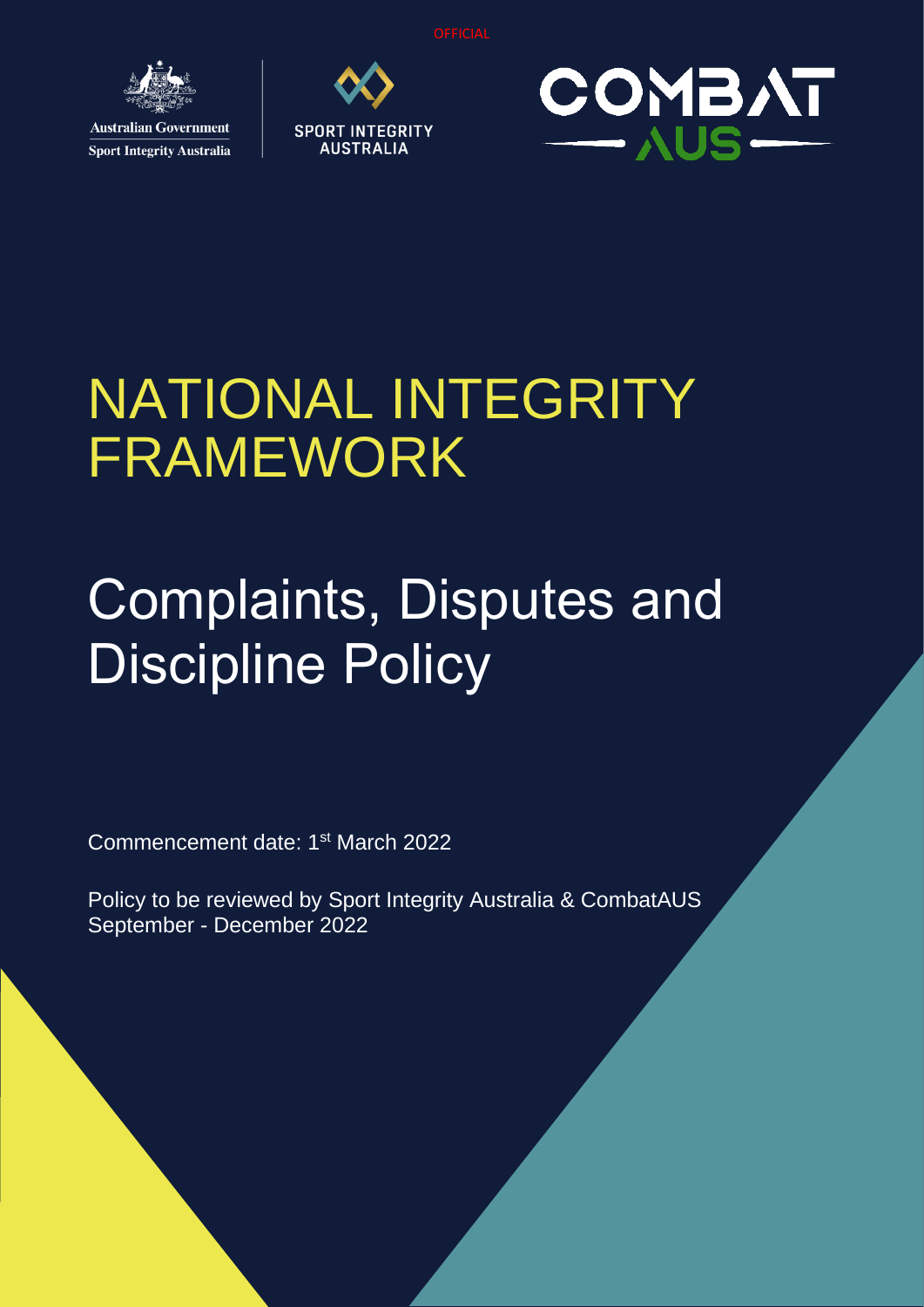# **TABLE OF CONTENTS**

| 1.   | <b>Introduction</b>                                                        | 1              |
|------|----------------------------------------------------------------------------|----------------|
| 2.   | <b>Definitions</b>                                                         | 1              |
| 3.   | <b>Preliminary Matters</b>                                                 | 3              |
| 3.1  | What is a Complaint?                                                       | 3              |
| 3.2  | What is an Alleged Breach?                                                 | 3              |
| 3.3  | What is not an Alleged Breach?                                             | 3              |
| 3.4  | Who can be a Complainant?                                                  | 3              |
| 3.5  | Who can be a Respondent?                                                   | 3              |
| 3.6  | Standard of Proof                                                          | 3              |
| 3.7  | Confidentiality                                                            | 3              |
| 3.8  | Public disclosure of Sanctions                                             | 5              |
| 3.9  | Failure to cooperate                                                       | 5              |
| 3.10 | <b>Vulnerable Persons</b>                                                  | 5              |
| 3.11 | Appointment of CombatAUS Complaint Manager                                 | 5              |
| 3.12 | Time limits                                                                | 6              |
| 3.13 | Management of Complaints                                                   | 6              |
| 4.   | <b>How to Make a Complaint</b>                                             | 6              |
| 4.1  | Submitting a Complaint                                                     | 6              |
| 4.2  | Withdrawing a Complaint                                                    | 6              |
| 5.   | <b>Complaint Assessment</b>                                                | 6              |
| 5.1  | Initial Threshold Questions/ Determining whether the Complaint is in-scope | 6              |
| 5.2  | Notification to Parties                                                    | $\overline{7}$ |
| 5.3  | Assessment                                                                 | 8              |
| 5.4  | <b>External Referral</b>                                                   | 8              |
| 5.5  | Referral to Alternative Dispute Resolution                                 | 8              |
| 5.6  | <b>Provisional Action</b>                                                  | 9              |
| 5.7  | Unreasonable demands/behaviours                                            | 10             |
| 6.   | <b>Assessment Findings and Determination</b>                               | 10             |
| 6.1  | Findings and Determination of Sport Integrity Australia                    | 10             |
| 6.2  | CombatAUS to manage Resolution Process                                     | 10             |
| 7.   | <b>Resolution Process</b>                                                  | 11             |
| 7.1  | No Further Action                                                          | 11             |
| 7.2  | <b>Breach Notice</b>                                                       | 11             |
| 7.3  | Resolution without a hearing                                               | 11             |
| 7.4  | Referral to a hearing                                                      | 12             |
| 7.5  | Sanctions                                                                  | 12             |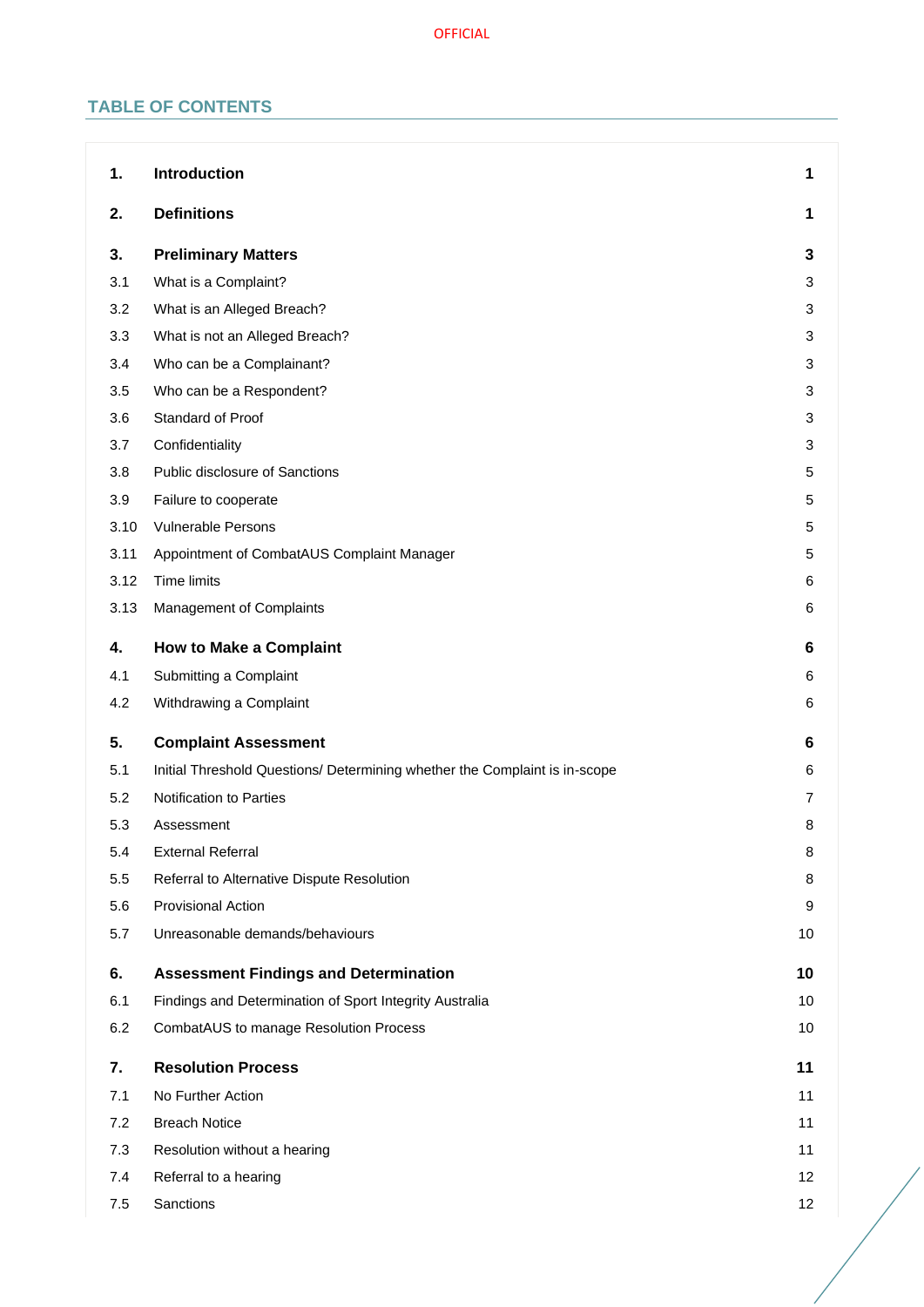| 8.   | <b>Hearing Tribunals</b>                                | 13 |
|------|---------------------------------------------------------|----|
| 8.1  | Arbitration in the NST                                  | 13 |
| 8.2  | Internal Hearing Tribunal                               | 13 |
| 8.3  | Parties and right to attend hearings                    | 13 |
| 8.4  | Notification of Hearing Tribunal decision               | 13 |
| 9.   | <b>Appeals</b>                                          | 14 |
| 9.1  | Decisions subject to appeal                             | 14 |
| 9.2  | Persons entitled to appeal                              | 14 |
| 9.3  | Grounds of appeal                                       | 14 |
| 9.4  | Notice of appeal                                        | 14 |
| 9.5  | Appeals in the NST Appeals Division                     | 15 |
| 9.6  | Internal Appeals Tribunal                               | 15 |
| 9.7  | Determination for Appeal Tribunal                       | 15 |
| 9.8  | Notification of Appeal Tribunal decision                | 15 |
| 10.  | <b>Finalising Complaints</b>                            | 15 |
| 10.1 | <b>Finalisation of Resolution Process</b>               | 15 |
| 10.2 | Notification of outcome and implementation of Sanction  | 15 |
| 10.3 | Recording Decisions and Outcomes                        | 16 |
| 11.  | <b>Interpretation &amp; Other Information</b>           | 16 |
| 11.1 | Commencement                                            | 16 |
| 11.2 | Prior complaints                                        | 16 |
| 11.3 | Interpretation                                          | 16 |
| 11.4 | Amendment                                               | 16 |
|      | <b>SCHEDULE 1 - Internal Hearing Tribunal Procedure</b> |    |
|      | <b>SCHEDULE 2 - Internal Appeals Tribunal Procedure</b> |    |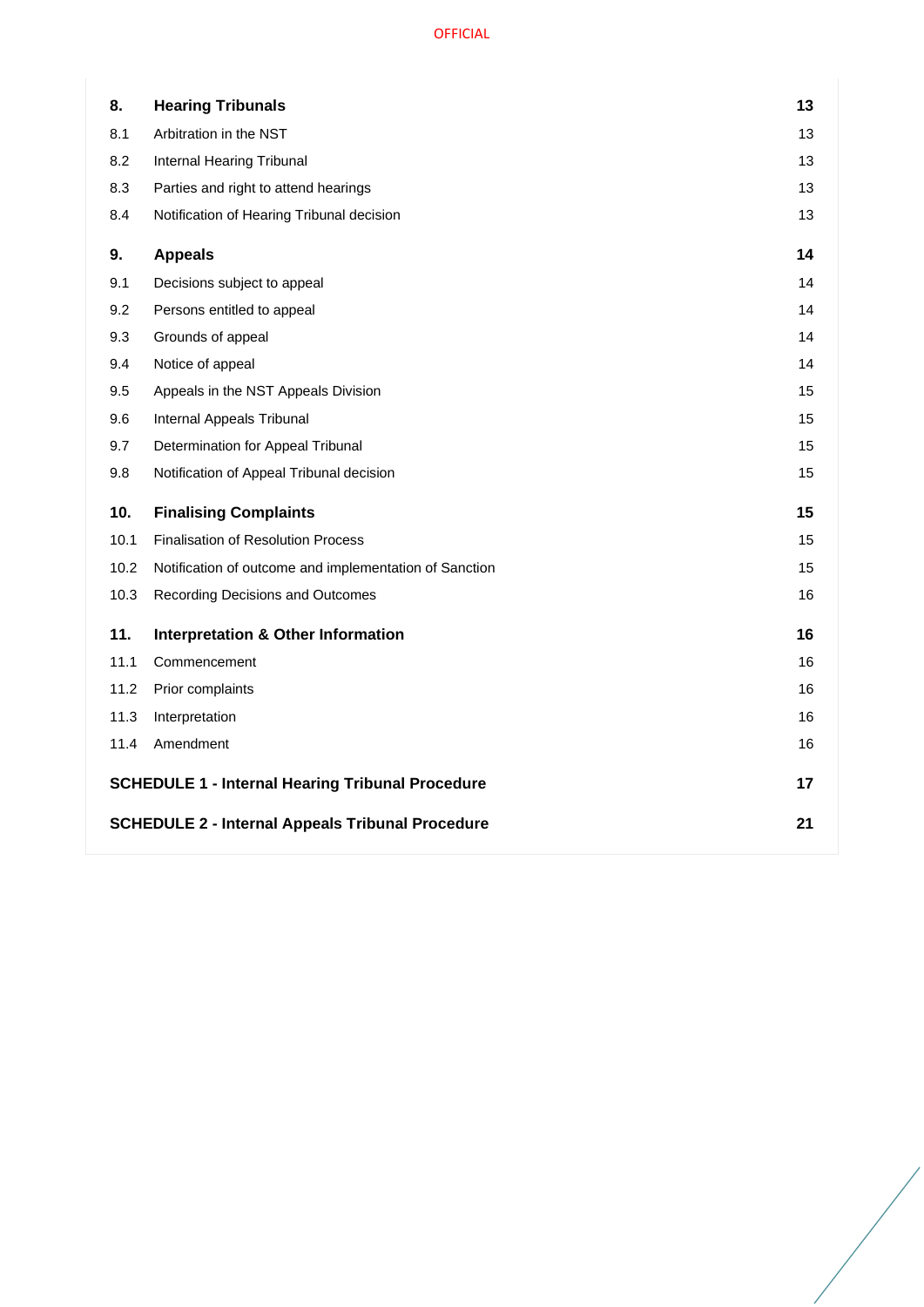# <span id="page-3-0"></span>**1. Introduction**

The Complaints, Disputes and Discipline Policy:

- is a collaboration between the Combat Institute of Australia (CombatAUS), Sport Integrity Australia and the National Sports Tribunal that will provide an independent, transparent, and fair complaint management system for all involved in CombatAUS Activities.
- sets out the process for resolving complaints and disciplinary action arising from an individual or organisation engaging in prohibited conduct under the National Integrity Framework and associated integrity policies including child safeguarding, member protection, competition manipulation, sports wagering and misuse of drugs and medicine.
- only manages complaints in relation to the National Integrity Framework and does not manage complaints in relation to eligibility and selection, competition-related rules, personal grievances, code of conduct or governance matters.

The Complaints, Disputes and Discipline Policy has been designed to ensure sport integrity related complaints are dealt with efficiently and effectively and that all involved in CombatAUS Activities have confidence that prohibited conduct will be managed via the most appropriate resolution and discipline mechanism.

# <span id="page-3-1"></span>**2. Definitions**

**Alleged Breach** has the meaning given in clause [3.2.](#page-5-2)

**Alternative Dispute Resolution** is a collective term for processes, such as mediation, to resolve disputes without the need for litigation that will be applied to resolve the alleged breach in accordance with clause [5.5.](#page-10-2)

**Appeals Tribunal** means the appeals tribunal established under clause [9,](#page-16-0) being either the NST Appeals Division or an Internal Tribunal as provided in this Policy.

**Arbitration** means the hearing and binding determination of a dispute conducted by a Hearings Tribunal or Appeals Tribunal.

**Complaint** means a formal notification of a complaint relating to Prohibited Conduct by a Respondent of an Eligible Policy.

**Complaints Process** means the process of handling and resolving a Complaint under this Policy from the point where the Complaint is received to the finalisation of the Resolution Process.

**Complainant** means a person who or an organisation which makes a Complaint about an Alleged Breach by a Respondent in accordance with this Policy.

**Disciplinary Action** means disciplinary action as set out in the Resolution Process.

**Eligible Policies** means the following CombatAUS sports integrity-related policies adopted under the National Integrity Framework:

- (a) Child Safeguarding Policy;
- (b) Competition Manipulation and Sport Wagering Policy;
- (c) Improper Use of Drugs and Medicine Policy;
- (d) Member Protection Policy; and
- (e) National Integrity Framework.

**Employment Matter** means a Complaint directly relating to allegations concerning an Employee acting in the course of their employment duties.

**Hearings Tribunal** means the first instance tribunal established under clause [8.1,](#page-15-1) being either the NST General Division or an Internal Tribunal as provided in this Policy.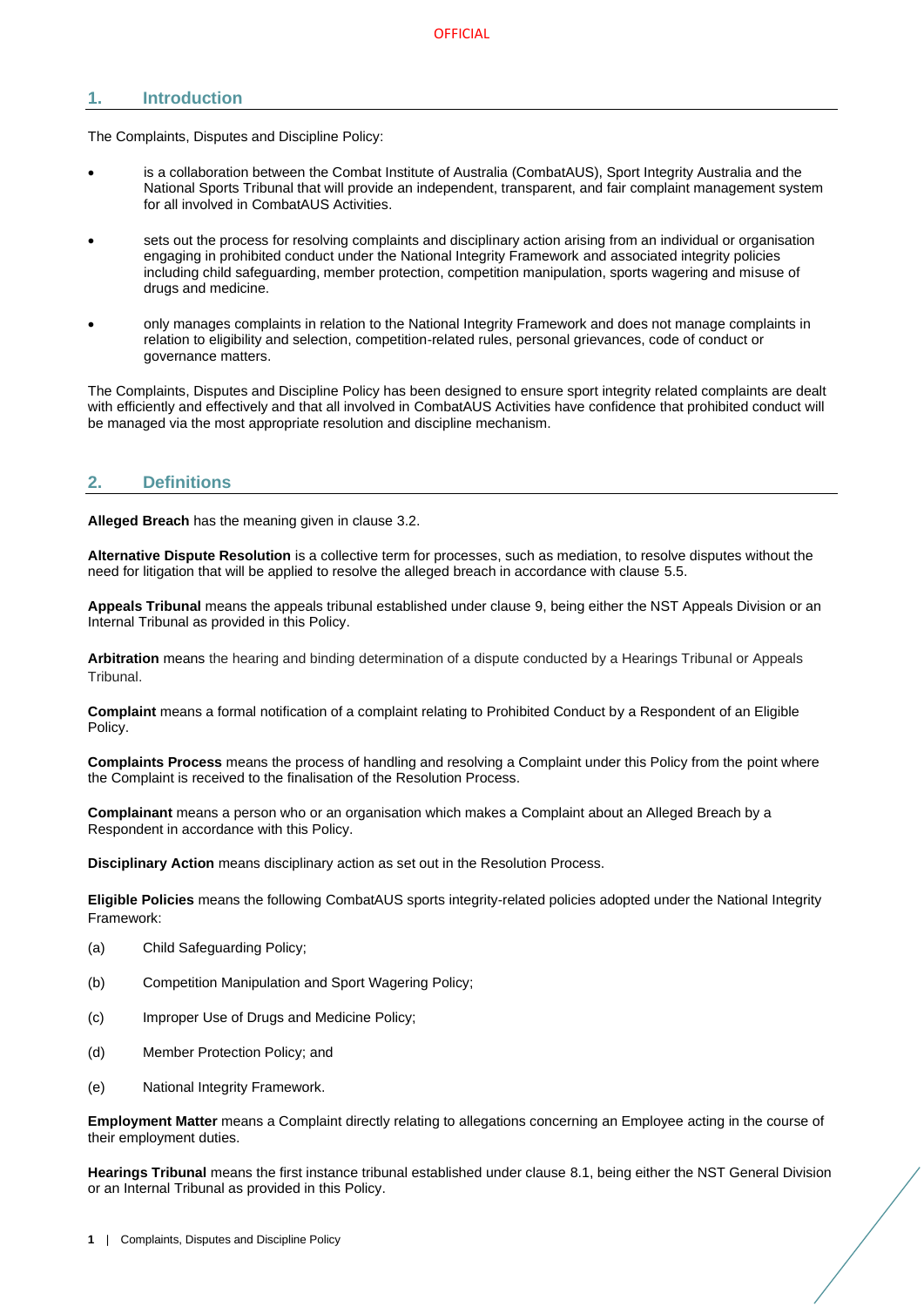#### **OFFICIAL**

**Legal Practitioner** is a person holding a current practising certificate as a lawyer or barrister in any Australian jurisdiction.

**CombatAUS Complaint Manager** means the person appointed by CombatAUS under clause [3.11](#page-7-3) to manage Complaints under this Policy.

**NST** means the National Sports Tribunal.

**NST Eligible Matter** means an Alleged Breach that is a kind of dispute<sup>1</sup> that falls within the jurisdiction of the NST.

**NST Excluded Matter** means an Alleged Breach that is a kind of dispute that is expressly excluded from the NST's jurisdiction.

**NST Legislation** means the *National Sports Tribunal Act 2019* (Cth) (**NST Act**) and all legislative and notifiable instruments adopted under the NST Act<sup>2</sup>.

**Personal Grievance** means any form of grievance between two or more people (including individuals and bodies corporate) that does not concern or allege a breach of an Eligible Policy.

**Policy** means this Complaints, Disputes and Discipline Policy, including any schedules and annexures.

**Prohibited Conduct** means conduct described as such in an Eligible Policy.

**Provisional Action** has the meaning given in clause [5.6.](#page-11-0)

Protected Disclosure means, where a Sport Organisation is a "regulated entity"<sup>3</sup> under the whistleblower laws<sup>4</sup> in the *Corporations Act 2001* (Cth), a disclosure of information to the Sport Organisation that qualifies for protection under those laws<sup>5</sup>.

**Relevant Organisation** has the meaning given in the National Integrity Framework.

**Relevant Person** has the meaning given in the National Integrity Framework.

**Resolution Process** means the chosen process for resolving an Alleged Breach under this Policy, including a Breach Offer.

**Respondent** means the person/s or organisation/s against whom a Complaint has been made.

**Sanction** means a sanction imposed on a Respondent for breaching an Eligible Policy in accordance with clause [7.5.](#page-14-1)

**Sport Integrity Australia** means the non-corporate Commonwealth entity of that name established by the *Sport Integrity Australia Act 2020* (Cth).

**Vulnerable Person** means a person who is (a) under the age of 18; or (b) aged 18 or over, but is or may be unable to take care of themselves, or is unable to protect themselves against harm or exploitation, by reason of age, illness, trauma or disability, or any other reason.

**Whistleblower Policy** means a policy which is compliant with the requirements of section 1317AI (1) of the *Corporations Act 2001* (Cth).

 $\overline{\phantom{a}}$ 

<sup>&</sup>lt;sup>1</sup> See NST Legislation for more information.

<sup>2</sup> Such as the *National Sports Tribunal Rule 2020* (Cth), *National Sports Tribunal (Practice and Procedure) Determination 2020* (Cth), *National Sports Tribunal Act 2019 - Principles for Allocating a Member to a Dispute 2020* (Cth), or such other legislative instruments issued under the NST Act from time to time.

<sup>3</sup> Refer to section 1317AAB of the *[Corporations Act 2001](https://www.legislation.gov.au/Details/C2020C00093/Html/Volume_5#_Toc33706032)* (Cth).

<sup>4</sup> As above, Part 9.4AAA.

<sup>5</sup> As above, s 1317AA.

**<sup>2</sup>** | Complaints, Disputes and Discipline Policy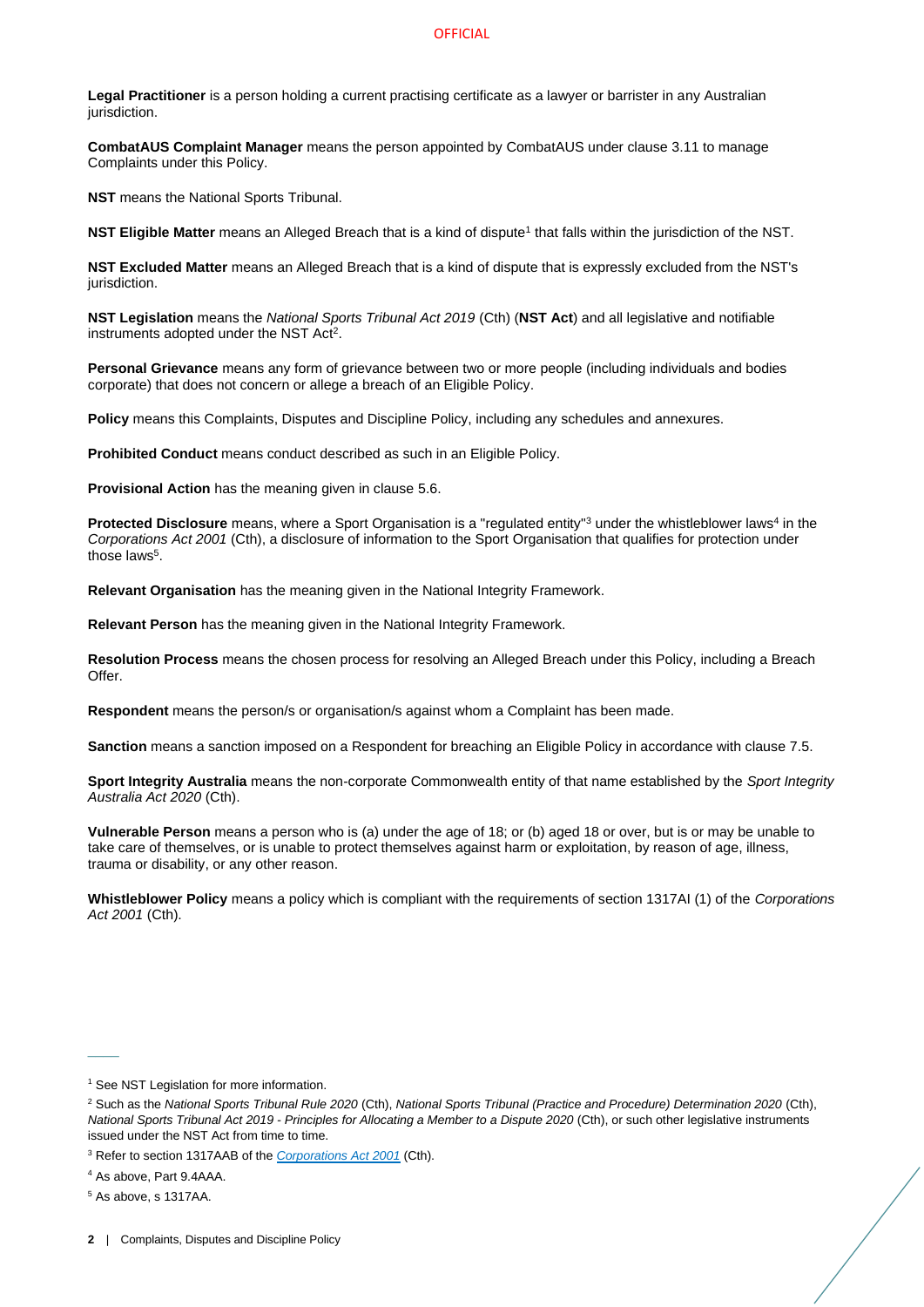# <span id="page-5-0"></span>**3. Preliminary Matters**

# <span id="page-5-1"></span>**3.1 What is a Complaint?**

A Complaint means a complaint lodged with Sport Integrity Australia in accordance with clause [4.1](#page-8-3) of this Policy.

# <span id="page-5-2"></span>**3.2 What is an Alleged Breach?**

An Alleged Breach is an allegation or information that a Relevant Person or Relevant Organisation (including CombatAUS where appropriate) has engaged in Prohibited Conduct under an Eligible Policy but does not include a Complaint that falls under clause [3.3\(](#page-5-3)a).

## <span id="page-5-3"></span>**3.3 What is not an Alleged Breach?**

- (a) An Alleged Breach does not include an allegation or information:
	- (i) that does not relate to Prohibited Conduct under an Eligible Policy;
	- (ii) that constitutes a Protected Disclosure;
	- (iii) that is solely a Personal Grievance;
	- (iv) that is mischievous, vexatious, or knowingly untrue;
	- (v) that has been the subject of a previous complaint; or
	- (vi) where the Respondent is excluded by clause [3.5.](#page-5-5)
- <span id="page-5-8"></span>(b) A Complaint is not excluded from being an Alleged Breach by clause [3.3](#page-5-3)[\(a\)\(v\)](#page-5-8) if the Complaint contains additional information and evidence that was not known at the time of the original Complaint.

### <span id="page-5-4"></span>**3.4 Who can be a Complainant?**

A Complainant can be any person or organisation, including CombatAUS or a Relevant Organisation, who has information that an Alleged Breach of an Eligible Policy has occurred.

#### <span id="page-5-5"></span>**3.5 Who can be a Respondent?**

- (a) A Respondent must be a Relevant Person or a Relevant Organisation who is bound by the Eligible Policy they are alleged to have breached.
- (b) In accordance with clause 2.1(e) of the National Integrity Framework, a person or organisation who was bound by the Eligible Policy that they are alleged to have breached at the time they allegedly committed the breach who would otherwise cease to have been bound by that Eligible Policy may still be a Respondent if they were bound by the Framework at the time when they became aware that a complaint may be made against them.
- (c) Once a Complaint has been made under this Policy, the Respondent will continue to be bound by this Policy and the relevant Eligible Policy/ies in respect of that Complaint and any related complaint until the Complaints Process has been finalised.
- (d) A Respondent cannot be a person or organisation that CombatAUS has no jurisdiction over.

#### <span id="page-5-6"></span>**3.6 Standard of Proof**

- (a) Unless otherwise specified, the standard of proof that applies to all decisions made under this Policy (including by a Hearings Tribunal) is "balance of probabilities".
- (b) Where a Respondent has been convicted or found guilty in a criminal, disciplinary or professional proceeding of engaging in conduct which would be a breach of an Eligible Policy, the Respondent is deemed under this Policy to have committed Prohibited Conduct without requiring further investigation.

# <span id="page-5-7"></span>**3.7 Confidentiality**

- (a) All Complaints (and all information disclosed in relation to them), including the outcomes of any Resolution Process, will be kept confidential by Sport Integrity Australia and CombatAUS and Relevant Organisations, and will not be disclosed to any third parties, except as provided in this clause.
- (b) Sport Integrity Australia may make the following disclosures:
	- (i) to CombatAUS and its Member Organisations in accordance with this Policy;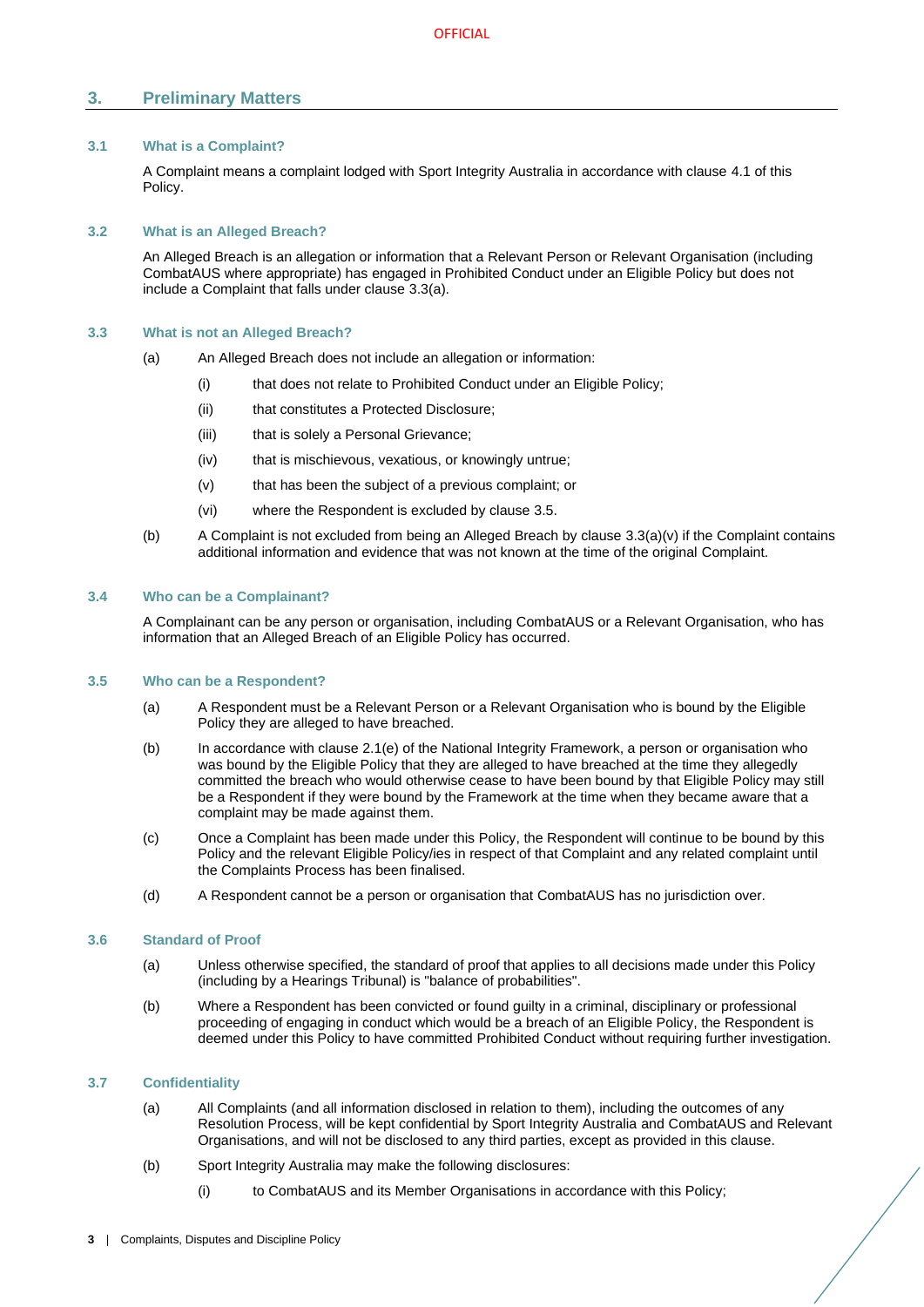- (ii) to the parties to a Complaint (Respondent and the Complainant) to ensure a fair process;
- (iii) to any person to facilitate the proper handling of the Complaint under this Policy;
- (iv) in accordance with claus[e 5.1,](#page-8-6) where a Complaint is determined to not be an Alleged Breach under this Policy;
- (v) to the employer of a Respondent, where Sport Integrity Australia considers it reasonably necessary to allow the employer to take action under and in accordance with the Respondent's employment relationship with the employer;
- (vi) to external agencies so they can deal with the alleged conduct (e.g., law enforcement agencies, government or regulatory authorities, a child protection agency);
- (vii) to:
	- (A) Relevant Organisations; or
	- (B) Relevant Persons,

to inform them of relevant Sanctions or Provisional Actions imposed;

- (viii) in accordance with claus[e 3.8,](#page-7-0) where a Sanction is to be publicly disclosed;
- (ix) to any third party, including foreign sporting bodies, law enforcement agencies and government or regulatory authorities, for the primary purpose of:
	- (A) preventing or lessening a risk to the safety, health, or wellbeing of a person; or
	- (B) protecting children participating in a sport; or
	- (C) protecting the safety of participants in a sport;
- (x) in response to a request by a House or a Committee of the Parliament of the Commonwealth of Australia; and
- (xi) as required by law, any court or the NST.
- (c) CombatAUS can make the following disclosures:
	- (i) to the parties to an Alleged Breach (Respondent and the Complainant) in relation to the Resolution Process;
	- (ii) to the employer of a Respondent, in accordance with clause  $5.6(e)5.5(e)$  $5.6(e)5.5(e)$  or as otherwise necessary to allow the employer to take action under and in accordance with the Respondent's employment relationship with the employer where:
		- (A) one or more other employees of the Respondent's employer may be at risk of suffering harm; or
		- (B) the employer may be in breach of an applicable law by failing to take action in relation to the Respondent;
	- (iii) to any person to facilitate the proper handling of the Alleged Breach, including any Provisional Action under this Policy;
	- (iv) to external agencies so they can deal with the alleged conduct (e.g., law enforcement agencies, government or regulatory authorities, a child protection agency);
	- $(v)$  to:
		- (A) Member Organisations;
		- (B) Relevant Persons; or
		- (C) other Relevant Organisations,

to inform them of relevant Sanctions or Provisional Actions imposed;

- <span id="page-6-0"></span>(vi) in accordance with claus[e 3.8,](#page-7-0) where a Sanction is to be publicly disclosed;
- <span id="page-6-1"></span>(vii) to any third party for the primary purpose of:
	- (A) preventing or lessening a risk to the safety, health, or wellbeing of a person; or
	- (B) protecting children participating in a sport; or
	- (C) protecting the safety of participants in a sport; and
- (viii) as required by law, any court or the NST.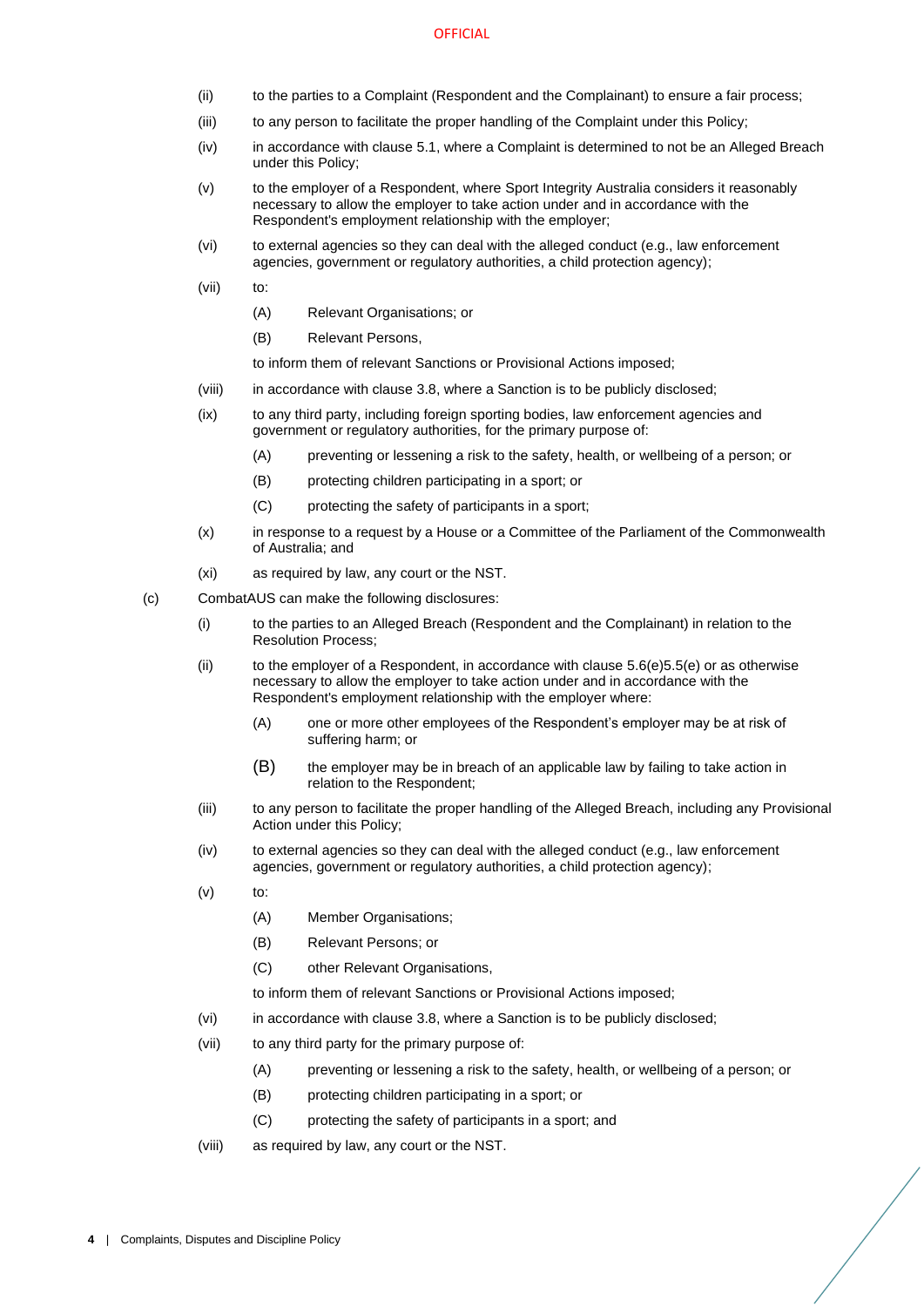# <span id="page-7-4"></span><span id="page-7-0"></span>**3.8 Public disclosure of Sanctions**

- (a) Where an Alleged Breach is found to have been substantiated and Sanctions are imposed, Sport Integrity Australia may give a direction to CombatAUS that the Sanctions imposed are to be publicly disclosed where Sport Integrity Australia reasonably considers that this is necessary to give full effect to the Sanctions. The direction will include the period for which the Sanction is to remain on the public register. Where the Sanctions are imposed by the NST the public disclosure of the Sanctions will be in accordance with the NST Legislation.
- (b) Sanctions that may be subject to a direction of public disclosure include, but are not limited to:
	- (i) Suspension of membership or from certain activities;
	- (ii) Removal of accreditation; and
	- (iii) Expulsion.
- <span id="page-7-7"></span>(c) CombatAUS will maintain a register of persons subject to publicly disclosable Sanctions on its website. The public register will include the name of the individual or organisation being sanctioned, the Sanction imposed, and the period of the Sanction. CombatAUS will remove Sanctions from the public register when the period of disclosure directed by Sport Integrity Australia in accordance with clause [3.8](#page-7-0)[\(a\)](#page-7-4) has expired.
- (d) Details of Breaches will not be published on the CombatAUS website, but where appropriate, may be disclosed to third parties (such as to the National Sport Organisation for another sport that the individual who committed the Breach is a member of) in accordance with clauses [3.7](#page-5-7)[\(c\)\(vi\)](#page-6-0) and [3.7](#page-5-7)[\(c\)\(vii\)](#page-6-1) (as applicable).
- (e) Sanctions will not be publicly disclosed until the Complaint has been finalised in accordance with clause [10.](#page-17-4)

#### <span id="page-7-1"></span>**3.9 Failure to cooperate**

- (a) Subject to clause [3.9](#page-7-1)[\(c\),](#page-7-5) persons bound by this Policy must cooperate fully with a Complaints Process they are involved in, including any Resolution Process chosen to resolve an Alleged Breach.
- <span id="page-7-6"></span>(b) Subject to clause [3.9](#page-7-1)[\(c\),](#page-7-5) Sport Integrity Australia, a Hearings Tribunal or an Appeals Tribunal may draw an inference adverse to the Respondent based on a Respondent's failure or refusal, after a request has been made in a reasonable time in advance, to answer any relevant question, provide relevant documentation, and/or participate in the Complaints Process. The Respondent must be made aware of such an inference being drawn in relation to any particular allegation forming part of an Alleged Breach.
- <span id="page-7-5"></span>(c) No individual or organisation bound by this Policy is required to answer a question or provide information where to do so would be a breach of any applicable law, and no adverse inference (such as those in clause [3.9](#page-7-1)[\(b\)\)](#page-7-6) may be drawn where that individual or organisation discloses the relevant law.

#### <span id="page-7-2"></span>**3.10 Vulnerable Persons**

- (a) Where a Complainant or Respondent is a Vulnerable Person, the parent or guardian of the Vulnerable Person may act on behalf of the Vulnerable Person and accompany them throughout the Complaints Process, including at any interview, Alternative Dispute Resolution process, or Hearings Tribunal or Appeals Tribunal.
- (b) Sport Integrity Australia and CombatAUS will have regard to the guide entitled "Complaint Handling Guide: Upholding the rights of children and young people" issued by the National Office for Child Safety in managing Complaints made on behalf of or involving Vulnerable Persons, currently available a[t Complaint Handling Guide: Upholding the rights of children and young people \(pmc.gov.au\),](https://childsafety.pmc.gov.au/sites/default/files/2020-09/nocs-complaint-handling-guide.pdf) or such other guide that may replace it.
- (c) This clause is at all times subject to clauses [8.1\(b\)](#page-15-5) an[d 8.2\(b\)](#page-15-6) of this Policy and clause 15 of [SCHEDULE 1.](#page-19-0)

#### <span id="page-7-3"></span>**3.11 Appointment of CombatAUS Complaint Manager**

- (a) CombatAUS will appoint a person to be the CombatAUS Complaint Manager, who will be the person within CombatAUS with primary responsibility for managing CombatAUS' obligations under this Policy.
- (b) The CombatAUS Complaint Manager will be responsible for:
	- (i) being the point of contact between CombatAUS and Sport Integrity Australia in relation to the functions of this Policy;
	- (ii) providing information to Sport Integrity Australia as required to enable Sport Integrity Australia to assess Complaints against the initial threshold questions, including membership details of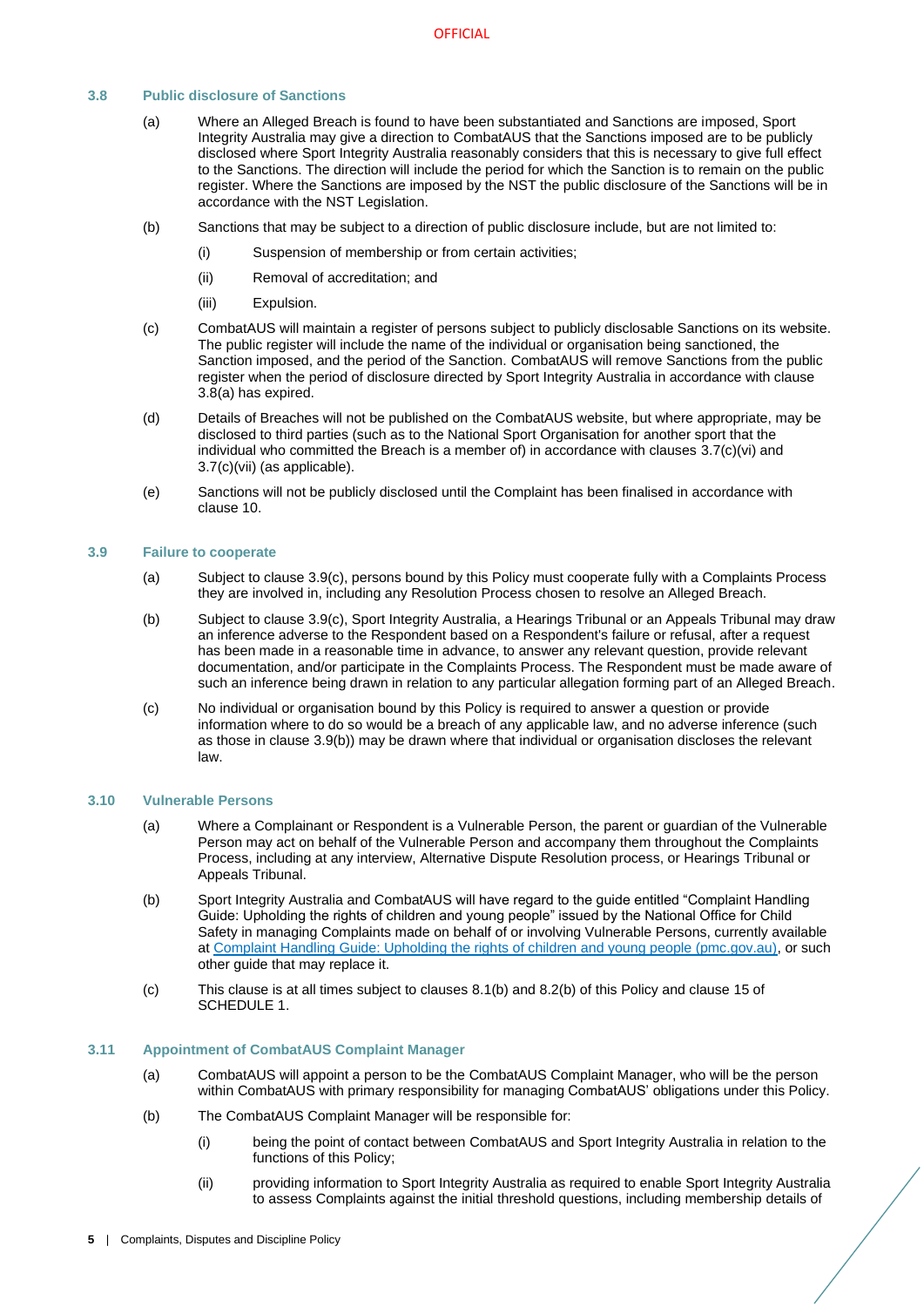the Complainant and/or Respondent and records of disciplinary history of the Respondent and any other relevant information; and

(iii) managing the Resolution Process as determined by Sport Integrity Australia.

# <span id="page-8-0"></span>**3.12 Time limits**

Where there is a time limit imposed by this Policy (other than a time limit relating to a Hearing Tribunal or Appeals Tribunal before the NST) and a person requests an extension to that time limit, Sport Integrity Australia or CombatAUS (as applicable) may at its discretion grant the extension, having regard to any relevant circumstances.

## <span id="page-8-1"></span>**3.13 Management of Complaints**

- (a) Sport Integrity Australia may, in managing any part of the Complaints Process, seek any assistance from the CombatAUS Complaint Manager and/or otherwise from CombatAUS as it deems appropriate. Such assistance may include undertaking aspects of the Complaints Process on Sport Integrity Australia's behalf.
- (b) Sport Integrity Australia will maintain oversight over any actions taken on its behalf under this Policy and will retain responsibility for all decisions to be made in relation to the Initial Threshold Questions, Provisional Action, findings, and determinations under clause [6.1,](#page-12-2) Sanctions, and directions relating to public disclosure of Sanctions.

# <span id="page-8-2"></span>**4. How to Make a Complaint**

### <span id="page-8-3"></span>**4.1 Submitting a Complaint**

- (a) A person, organisation, or CombatAUS or a Relevant Organisation may submit a Complaint by completing the Complaint Form and submitting it to Sport Integrity Australia as soon as reasonably possible following the Alleged Breach.
- (b) A Complaint Form may only be submitted on behalf of CombatAUS or a Relevant Organisation by the CEO or equivalent of the organisation.
- (c) A Complaint Form may be submitted by a parent or guardian on behalf of a Vulnerable Person.
- (d) A Complaint Form cannot be submitted anonymously.
- (e) Sport Integrity Australia will acknowledge receipt of the Complaint Form**.**

#### <span id="page-8-4"></span>**4.2 Withdrawing a Complaint**

- (a) A Complainant may withdraw their Complaint at any time before Sport Integrity Australia makes a finding under claus[e 6.1.](#page-12-2)
- (b) Withdrawing a Complaint must be done by writing to Sport Integrity Australia from the same contact address used in the Complaints Form, or another contact address that has been previously notified to Sport Integrity Australia during the Complaints Process.

# <span id="page-8-5"></span>**5. Complaint Assessment**

- <span id="page-8-9"></span><span id="page-8-8"></span><span id="page-8-7"></span><span id="page-8-6"></span>**5.1 Initial Threshold Questions/ Determining whether the Complaint is in-scope**
	- (a) Upon receipt of a Complaint Form, Sport Integrity Australia must initially determine whether:
		- (i) the Complaint is a Protected Disclosure, in which case it must be dealt with under the CombatAUS Whistleblower Policy;
		- (ii) the Complaint is solely a Personal Grievance;
		- (iii) the Complaint is not an Alleged Breach of an Eligible Policy;
		- (iv) the Complaint is mischievous, vexatious, or knowingly untrue;
		- (v) the Respondent is not an eligible Respondent as outlined in clause [3.5;](#page-5-5)
		- (vi) the Complaint is primarily an Employment Matter;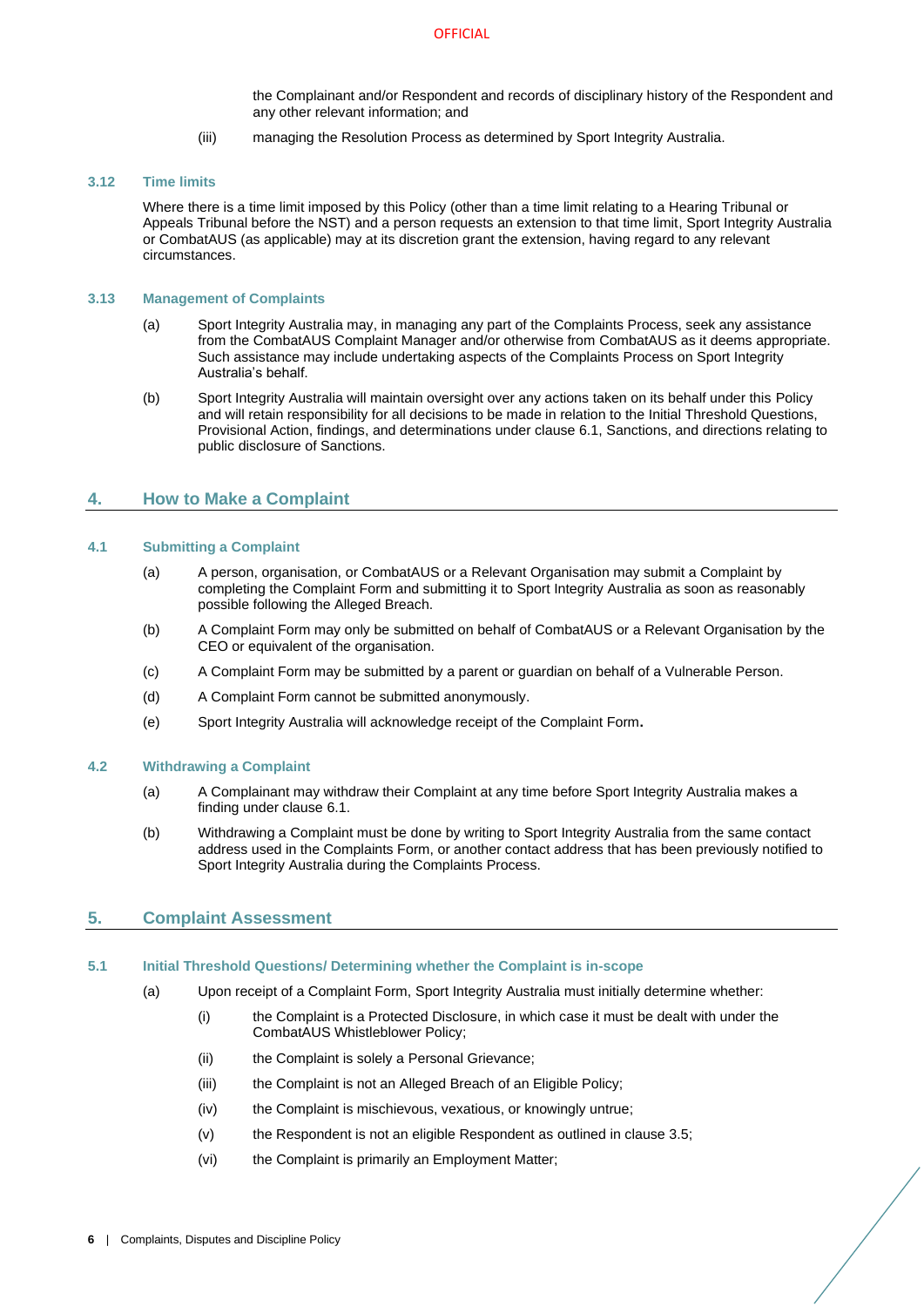- <span id="page-9-3"></span>(vii) the Complaint relates to Prohibited Conduct under an Eligible Policy which also falls under another CombatAUS policy;
- <span id="page-9-2"></span>(viii) the Complaint requires mandatory reporting to occur under Australian Child Protection Legislation or other laws, in which case Sport Integrity Australia must do so in accordance with the Child Safeguarding Policy<sup>6</sup>; or
- (ix) the Complaint relates to Prohibited Conduct under an Eligible Policy which also falls under a Member Organisation policy.
- (b) Subject to claus[e 5.1](#page-8-6)[\(e\),](#page-9-1) if the Complaint falls within any of the circumstances set out in clause [5.1\(a\)\(i\)](#page-8-7) to [\(v\),](#page-8-8) the process under this Policy is permanently discontinued.
- $(c)$  If a Complaint falls within the circumstances set out in clause  $5.1(a)(viii)$ , it will be handled in accordance with claus[e 5.4.](#page-10-1)
- (d) Sport Integrity Australia may refer Complaints that fall under clauses [5.1\(a\)\(i\)](#page-8-7) t[o \(v\)](#page-8-8) to CombatAUS or a Relevant Organisation to be dealt with under the appropriate process.
- <span id="page-9-1"></span>(e) In assessing a Complaint that falls under clauses  $5.1(a)(vi)$  $5.1(a)(vi)$  or  $(a)(vii)$ , Sport Integrity Australia will undertake a risk assessment which considers the following:
	- (i) the overall risk to CombatAUS; and
	- (ii) whether the Respondent is engaged or accredited by CombatAUS in any capacity other than as an employee.
- (f) After undertaking the assessment in clause [5.1](#page-8-6)[\(e\)](#page-9-1) and at Sport Integrity Australia's discretion, Complaints that fall under claus[e 5.1\(a\)\(vi\)](#page-8-9) o[r \(vii\)](#page-9-3) may be referred to CombatAUS to be dealt with under the appropriate process, which for Employment Matters includes the human resources policies of the Respondent's employer, in which case the process under this Policy is permanently discontinued, or they may be deemed to be Alleged Breaches within scope of this Policy and assessed in accordance with this Policy.
- (g) A determination by Sport Integrity Australia under clause [5.1](#page-8-6)**Error! Reference source not found.** to deem an Employment Matter to be an Alleged Breach within scope of this Policy does not preclude the employer of the Respondent from taking its own separate action under and in accordance with the Respondent's employment relationship with the employer. Any such action may be taken in addition to any action taken by Sport Integrity Australia under this Policy.
- (h) If a Complaint falls within the circumstances set out in clause 5.1(a) (ix), the Complaint will be referred to the relevant Member Organisation and the process under this Policy must be permanently discontinued.

# <span id="page-9-0"></span>**5.2 Notification to Parties**

- (a) Sport Integrity Australia will communicate with the Complainant and the Respondent at appropriate intervals throughout the Complaints Process to keep them informed about the process until a Resolution Process has been chosen or the Complaints Process is otherwise discontinued, including:
	- (i) notifying the Complainant of whether the Complaint satisfies the Initial Threshold Questions, including whether it has been referred back to CombatAUS or to an external referral organisation or should be made to a Member Organisation under the Member Organisation's policies;
	- (ii) after a Complaint is determined to have satisfied the Initial Threshold Questions and when Sport Integrity Australia considers that it is appropriate to do so, notifying the Respondent that a Complaint has been made against them;
	- (iii) notifying the Respondent of any Provisional Actions to be put in place;
	- (iv) notifying both the Complainant and the Respondent if the Complaint is referred to Alternative Dispute Resolution under clause [5.5;](#page-10-2)
	- (v) notifying both the Complainant and the Respondent of the Resolution Process chosen; and

 $\overline{\phantom{a}}$ 

<sup>&</sup>lt;sup>6</sup> Refer to the "Responding to Child Abuse Allegations" attachment to the Child Safeguarding Policy.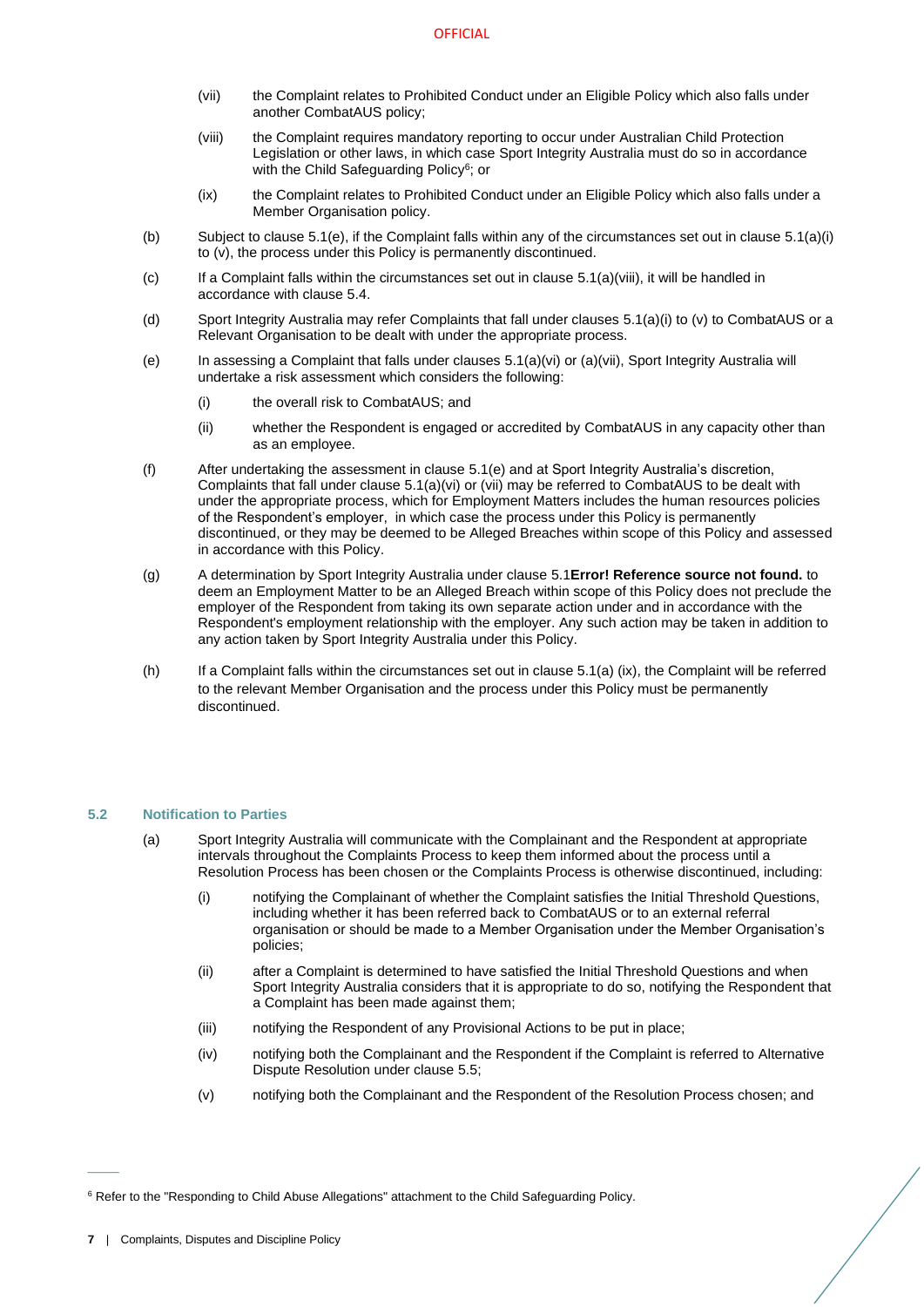#### **OFFICIAL**

- (vi) providing a Breach Notice to the Respondent.
- (b) The Respondent will not be entitled to a copy of the Complaint Form as submitted by the Complainant but will be provided with a summary of the Alleged Breach(es) and sufficient details of the Complaint to allow them to respond. Both the Complainant and the Respondent will be informed of any relevant additional information that becomes known as part of the assessment process and provided with a reasonable opportunity to respond.
- (c) CombatAUS will be responsible for communicating with the Respondent throughout the Resolution Process and will notify both the Complainant and the Respondent of the outcome of the Complaints Process when it has been finalised in accordance with clause [10.](#page-17-4)

#### <span id="page-10-0"></span>**5.3 Assessment**

- (a) If a Complaint is found to have met the Initial Threshold Questions and is not permanently discontinued, Sport Integrity Australia will undertake an assessment and may collect further information to determine:
	- (i) if the Complaint is an Alleged Breach; and
	- (ii) if so, the most appropriate Resolution Process to deal with the Complaint.
- (b) Subject to **Error! Reference source not found.Error! Reference source not found.**, an assessment may be conducted in such manner as determined by Sport Integrity Australia in its absolute discretion. Sport Integrity Australia may, on the basis of the assessment, make findings as to whether the Standard of Proof has been met in respect of the Alleged Breach.
- (c) This assessment may or may not involve formal interviews and collection of additional evidence at Sport Integrity Australia's discretion.
- (d) In conducting assessments, Sport Integrity Australia will comply with the rules of procedural fairness and will provide both the Complainant and the Respondent a reasonable opportunity to be heard

### <span id="page-10-1"></span>**5.4 External Referral**

- (a) Sport Integrity Australia may, at any time before or while dealing with a Complaint under this Policy, refer the Complaint to a relevant external organisation (this may include a law enforcement agency, government or regulatory authority or child protection agency).
- (b) If an external referral is made, Sport Integrity Australia may suspend the Complaints Process pending external resolution. Sport Integrity Australia shall inform the Complainant of any such decision unless directed not to do so by the external referral organisation.
- (c) If the Resolution Process is suspended due to an external referral, Sport Integrity Australia must determine whether any Provisional Action should be taken against the Respondent under clause [5.6.](#page-11-0)
- (d) If the Complaint is not resolved by the external referral organisation and is referred back to Sport Integrity Australia, Sport Integrity Australia may resume the Complaints Process.

#### <span id="page-10-3"></span><span id="page-10-2"></span>**5.5 Referral to Alternative Dispute Resolution**

- (a) At any time after determining that the Complaint satisfies the Initial Threshold Questions but before making a finding in accordance with clause 6.1, Sport Integrity Australia may, where it considers it appropriate to do so, refer the Complainant and the Respondent to Alternative Dispute Resolution and direct the CombatAUS Complaint Manager to coordinate the process.
- (b) CombatAUS, the Respondent or the Complainant may, at any time before a finding is made under clause [6.1,](#page-12-2) request that Sport Integrity Australia refer a matter to Alternative Dispute Resolution and Sport Integrity Australia may refer the matter under clause [5.5\(a\)](#page-10-3) if it considers it appropriate to do so.
- (c) An Alternative Dispute Resolution process may include:
	- (i) Mediation;
	- (ii) Conciliation; or
	- (iii) Case Appraisal (only at the NST).
- (d) In accordance with claus[e 5.5](#page-10-2)[\(e\),](#page-11-1) the Alternative Dispute Resolution process will be facilitated by:
	- (i) The NST if the Alternative Dispute Resolution process can be facilitated by the NST;
	- (ii) Where the Alternative Dispute Resolution process cannot be facilitated by the NST, by:
		- (A) CombatAUS; or
		- (B) An independent third- party provider.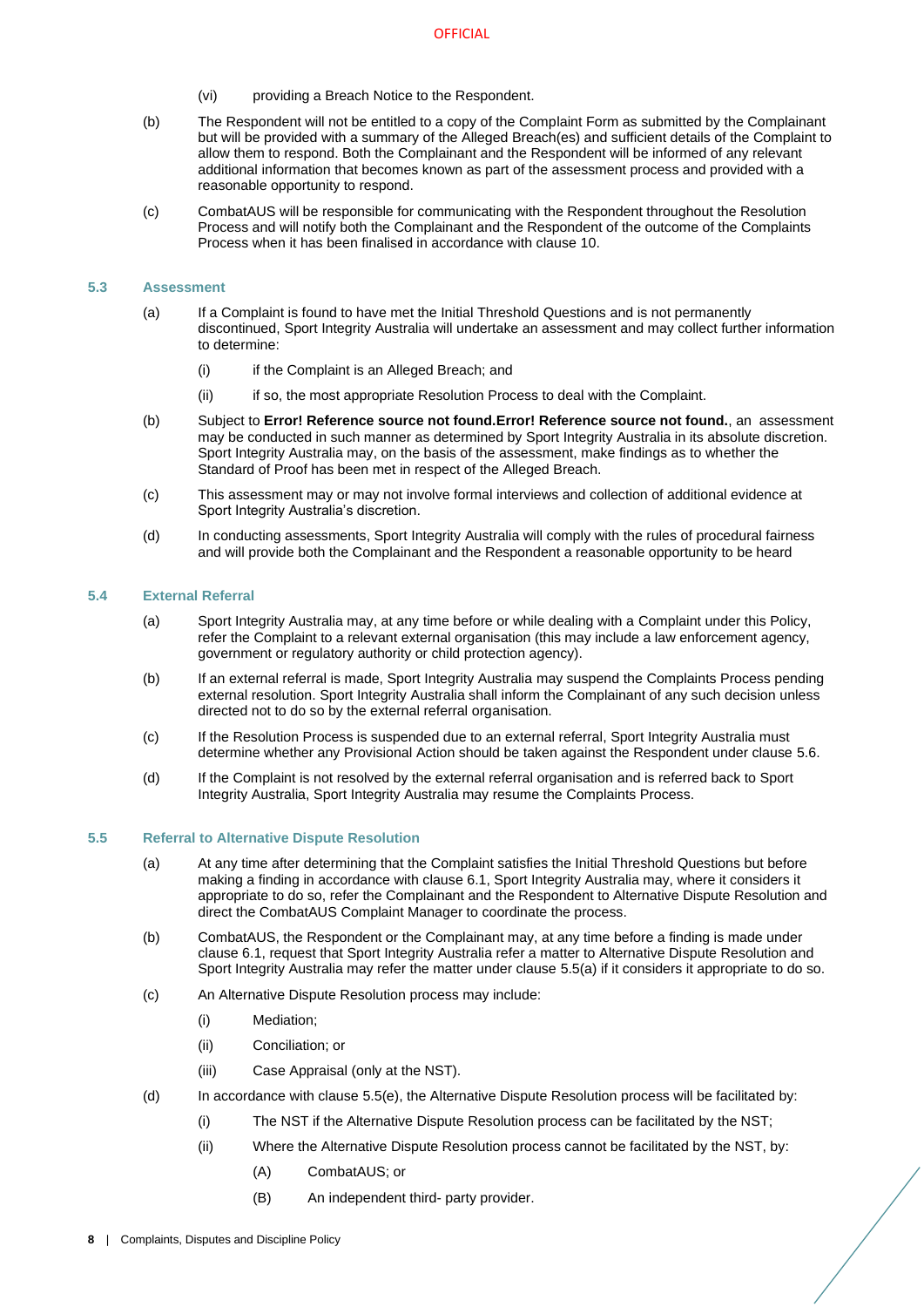#### **OFFICIAL**

- <span id="page-11-1"></span>(e) In order to implement the Alternative Dispute Resolution process, the CombatAUS Complaint Manager will:
	- (i) if the matter is an NST Eligible Matter, make an application to the NST for mediation, conciliation, or case appraisal of the Alleged Breach;
	- (ii) if the matter is neither an NST Eligible or NST Excluded Matter, apply to the NST CEO for approval of the dispute to be referred to the NST for Alternative Dispute Resolution, failing which it will be dealt with under (iii); or
	- (iii) refer the Complaint to Alternative Dispute Resolution facilitated by CombatAUS, or a thirdparty provider.
- (f) The parties to an Alternative Dispute Resolution process will be the Complainant, the Respondent, and CombatAUS (the Parties). Additional persons may participate in exceptional circumstances and only if the facilitator of the Alternative Dispute Resolution process deems it appropriate.
- (g) The Parties are required to participate in the Alternative Dispute Resolution process in good faith.
- (h) Where the Alternative Dispute Resolution process is facilitated by the NST:
	- (i) CombatAUS is responsible for making the application and paying the application fee; and
	- (ii) The procedure will be in accordance with the NST Legislation.
- (i) Where the Alternative Dispute Resolution process is facilitated by CombatAUS or a third-party provider:
	- (i) CombatAUS is responsible for paying the appointed facilitator's fee, if any; and
	- (ii) The procedure will be in accordance with the rules prescribed by those bodies, as the case may be.
	- (j) An Alleged Breach will be finalised through Alternative Dispute Resolution where CombatAUS, the Complainant and the Respondent execute a written agreement as to an outcome.
	- (k) If the Complaint of an Alleged Breach is resolved through Alternative Dispute Resolution, the CombatAUS Complaint Manager must proceed to finalising the complaint in accordance with clause [10.](#page-17-4)
	- $(I)$  If:
		- (i) either the Complainant or the Respondent fails and/or refuses to participate in the Alternative Dispute Resolution Process; or
		- (ii) Alternative Dispute Resolution does not resolve the Complaint,

the CombatAUS Complaint Manager must refer the Alleged Breach back to Sport Integrity Australia, who will resume the Complaints Process.

# **5.6 Provisional Action**

- <span id="page-11-0"></span>(a) Where the Alleged Breach involves behaviour that:
	- (i) may be "Prohibited Conduct" under the Child Safeguarding Policy; and/or
	- (ii) has or may result in, serious criminal charges<sup>7</sup> being laid against the Respondent; and/or
	- (iii) suggests there is a further or ongoing risk of harm being suffered by one or more persons involved in the Sport,

Sport Integrity Australia, in its absolute discretion, will determine whether any Provisional Action(s) will be taken.

- (b) Provisional Action includes, but is not limited to, suspension, restriction of duties or temporary redeployment, suspension or restriction of rights, privileges and benefits, or any other action(s) at the discretion of Sport Integrity Australia, including seeking advice from CombatAUS.
- (c) Sport Integrity Australia will notify the CombatAUS Complaint Manager of any Provisional Action to be imposed on a Respondent and the CombatAUS Complaint Manager will ensure that CombatAUS:

 $\overline{\phantom{a}}$ 

 $7$  A "serious criminal charge" is a charge under any Commonwealth or State/Territory criminal law that is punishable by imprisonment for a maximum period of five years or more. Such offences include (but are not limited to) recklessly, negligently, or intentionally causing injury, indecent assault, theft, possession of child pornography, manslaughter, rape, sexual penetration of a child, sexual assault, drug trafficking,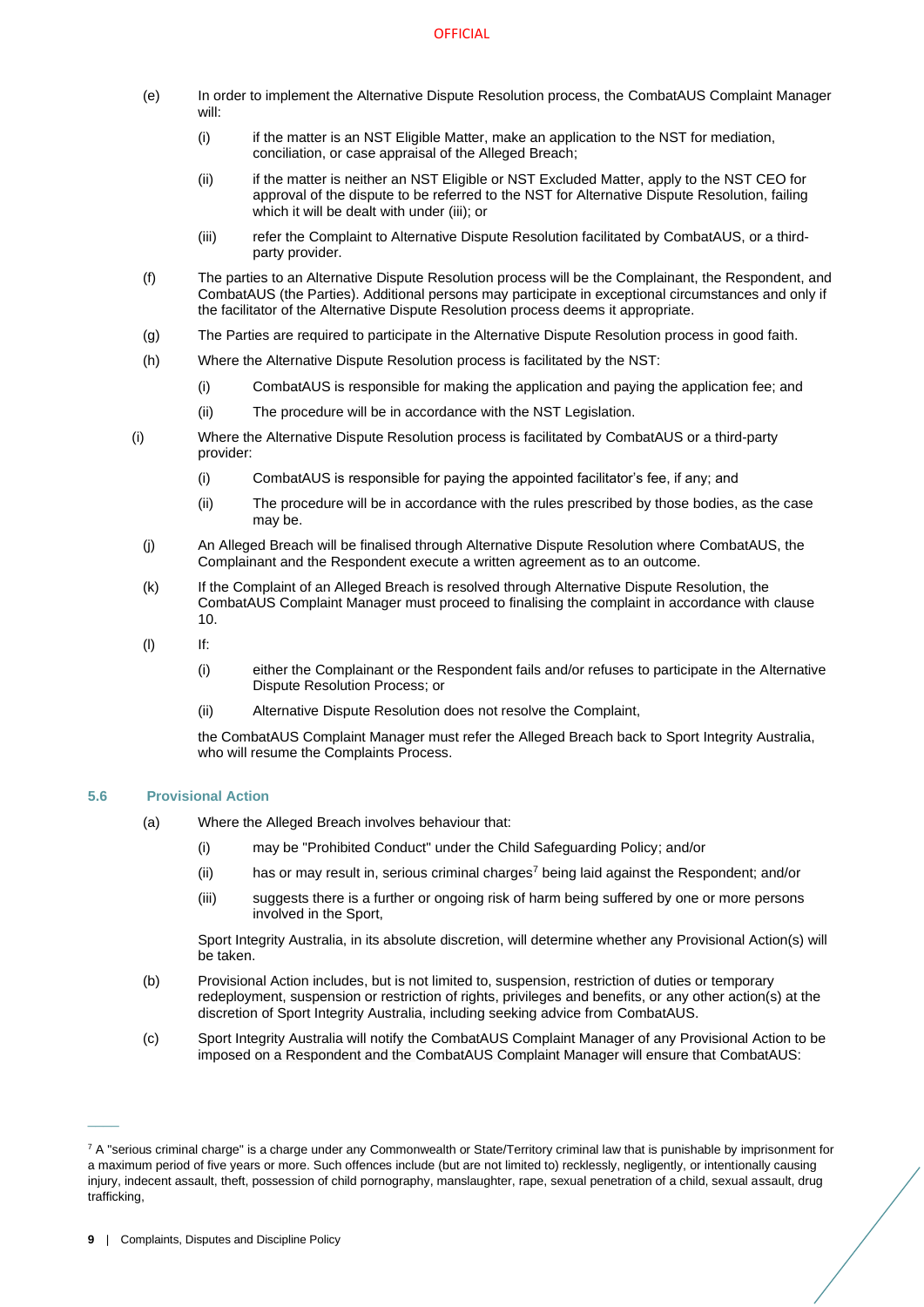- (i) Implements; or
- (ii) where the Provisional Action is not under the direct control of CombatAUS, facilitates the implementation of,

the Provisional Action as soon as reasonably possible.

- (d) In the event that Provisional Action is imposed a Respondent may seek to have that decision reviewed only by an expedited hearing convened in accordance with clause 8. An expedited hearing convened under this clause shall only consider the decision to impose the Provisional Action and will not consider the merits of the Complaint.
- <span id="page-12-4"></span>(e) Where Sport Integrity Australia determines that Provisional Action will be taken in relation to an Employment Matter deemed to be an Alleged Breach within scope of this Policy in accordance with clause **Error! Reference source not found.** Sport Integrity Australia will provide the CombatAUS Complaint Manager with all necessary information relating to that Employment Matter, which will be provided to the Respondent's employer within a timely manner, to allow that employer to:
	- (i) implement the Provisional Action in accordance with its obligations to the Respondent;
	- (ii) determine whether separate action will be taken under the Respondent's employment with the employer; and
	- (iii) if deemed necessary by the employer, take all relevant action in relation to the Employment Matter under the Respondent's employment with the employer.

#### <span id="page-12-0"></span>**5.7 Unreasonable demands/behaviours**

- (a) Where a Complainant makes unreasonable demands or exhibits unreasonable behaviour, such as:
	- (i) raising the same issues, which have previously been reported, without presenting new evidence;
	- (ii) unreasonable persistence regarding outcomes;
	- (iii) unreasonable demands relating to timeframes for resolutions;
	- (iv) being rude, aggressive, or abusive towards Sport Integrity Australia or CombatAUS staff,

Complaints may not be acknowledged and CombatAUS or Sport Integrity Australia may exercise discretion to minimise or control its dealings with the Complainant. The Complainant will be given clear advice and reasons why.

# <span id="page-12-1"></span>**6. Assessment Findings and Determination**

## <span id="page-12-2"></span>**6.1 Findings and Determination of Sport Integrity Australia**

- (a) After conducting its Assessment of a Complaint under claus[e 5.3,](#page-10-0) Sport Integrity Australia will:
	- (i) make findings as to whether, to the requisite Standard of Proof, the Alleged Breach is:
		- (A) substantiated;
		- (B) unsubstantiated; or
		- (C) unable to be substantiated.
	- (ii) make a determination as to the Resolution Process to be applied, which will be:
		- (A) No Further Action; or
		- (B) Breach Notice.
- <span id="page-12-6"></span><span id="page-12-5"></span>(b) Sport Integrity Australia will notify the Complainant, the CombatAUS Complaint Manager and the Respondent of its findings and determination under this clause.

#### <span id="page-12-3"></span>**6.2 CombatAUS to manage Resolution Process**

- (a) CombatAUS must implement the Resolution Process as determined by Sport Integrity Australia.
- (b) The CombatAUS Complaint Manager is responsible for communicating with the Complainant, Respondent, Sport Integrity Australia and CombatAUS and for ensuring that the Resolution Process is implemented.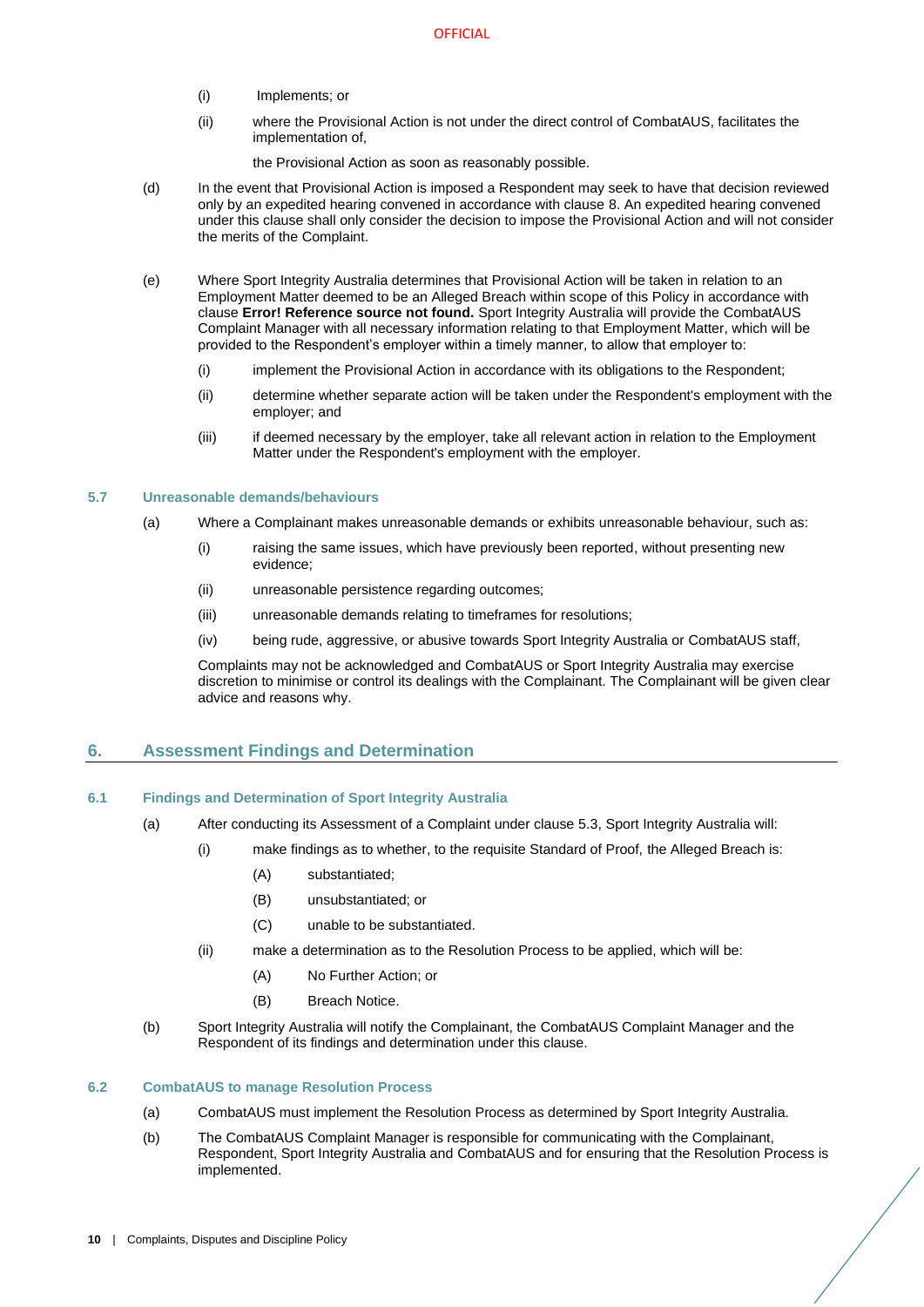# <span id="page-13-0"></span>**7. Resolution Process**

# <span id="page-13-1"></span>**7.1 No Further Action**

- (a) Where Sport Integrity Australia has made a determination of No Further Action and has notified the parties of this determination under claus[e 6.1\(a\)\(ii\)\(A\),](#page-12-5) the CombatAUS Complaint Manager:
	- (i) is not required to also notify the Parties of this outcome under claus[e 5.2;](#page-9-0) and
	- (ii) shall keep a record of the Complaint as per clause [10.3.](#page-18-0)

#### <span id="page-13-4"></span><span id="page-13-2"></span>**7.2 Breach Notice**

- (a) Where Sport Integrity Australia has made a determination of Breach Notice and has notified the parties of this determination under clause [6.1\(a\)\(ii\)\(B\),](#page-12-6) Sport Integrity Australia will make a recommendation to the CombatAUS as to:
	- (i) the Alleged Breach;
	- (ii) whether or not a Sanction is to be imposed on the Respondent and if so, the Sanction;
	- (iii) whether or not a reduced Sanction should be offered to the Respondent, and if so, the reduced Sanction; and
	- (iv) whether or not the Sanction is to be publicly disclosed in accordance with clause [3.8.](#page-7-0)
- (b) CombatAUS will adopt and implement Sport Integrity Australia's recommendation under clause [7.2\(a\).](#page-13-4)
- (c) Sport Integrity Australia will then issue the Respondent with a Breach Notice. The Breach Notice will:
	- (i) notify the Respondent of the Alleged Breach, including the alleged conduct and relevant section(s) of the Eligible Policy;
	- (ii) state the proposed Sanction for the Alleged Breach, and if applicable, any proposed discounted Sanction;
	- (iii) state that the Sanction is to be publicly disclosed (if applicable);
	- (iv) state that the Respondent has a right to a hearing in relation to the Alleged Breach and/or the proposed Sanction;
	- (v) state that the Respondent may admit the Alleged Breach, waive their right to a hearing and accept the proposed Sanction or the proposed discounted Sanction (if applicable);
	- (vi) state that if the Respondent does not respond within 14 days of receipt of the Breach Notice, they will be deemed to have admitted the Alleged Breach, waived their right to a hearing and accepted the proposed Sanction;
	- (vii) state that any response to the Breach Notice must be made to CombatAUS, and provide the Respondent with the contact details of the CombatAUS Complaint Manager; and
	- (viii) be provided to the Respondent, and CombatAUS..
- <span id="page-13-5"></span>(d) In response to a Breach Notice, a Respondent may:
	- (i) admit the Alleged Breach, waive their right to a hearing and accept the proposed Sanction or proposed reduced Sanction (if applicable);
	- (ii) dispute the Alleged Breach and/or the proposed Sanction, in which case the Alleged Breach will be referred to a Hearing Tribunal under this Policy; or
	- (iii) not respond, in which case they will be deemed to have admitted the Alleged Breach, waived their right to a hearing and accepted the proposed Sanction.
	- (iv) A Respondent has 14 days from receipt of the Breach Notice to notify the CombatAUS Complaints Manager of their decision.

### <span id="page-13-3"></span>**7.3 Resolution without a hearing**

Where a Respondent admits the Alleged Breach (thereafter, a Breach), waives their right to a hearing and accepts the Sanction, or is deemed to have done so, the CombatAUS Complaint Manager must take all necessary steps to impose and implement the Sanction (if applicable), and proceed to finalising the Complaint in accordance with claus[e 10.](#page-17-4)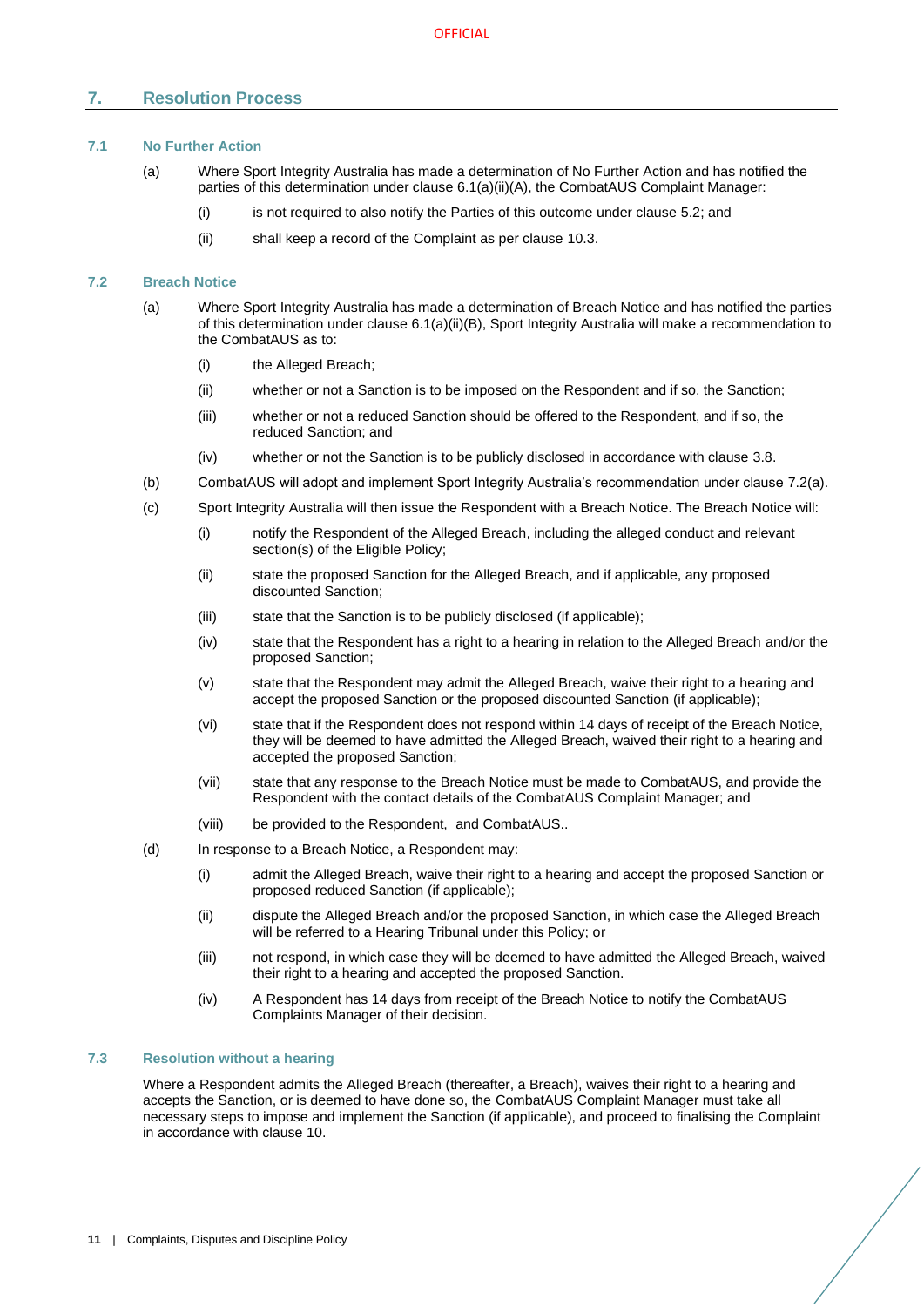# <span id="page-14-0"></span>**7.4 Referral to a hearing**

- (a) If the Respondent disputes the Alleged Breach and/or Sanction, the CombatAUS Complaint Manager must:
	- (i) if an NST Eligible Matter, refer the Alleged Breach to the NST General Division for arbitration;
	- (ii) if neither an NST Eligible or NST Excluded Matter, apply to the NST CEO for approval for the matter to be arbitrated in the NST General Division, failing which it must be dealt with under (iii); or.
	- (iii) refer the Alleged Breach to an Internal Hearing Tribunal.
- (b) If CombatAUS is a Respondent, the CombatAUS Complaint Manager will in the first instance apply to the NST General Division for arbitration either under (i) or (ii), failing which an Internal Hearing Tribunal level will be convened.
- (c) Where an application to the NST for arbitration is made, CombatAUS is responsible for making the application and paying any application and service fees to the NST, even if the matter has been delegated under clause **Error! Reference source not found.**. The charges may be apportioned in a ccordance with the NST Legislation.
- (d) The CombatAUS Complaint Manager must notify Sport Integrity Australia if the matter is referred to a hearing under this clause.

#### <span id="page-14-2"></span><span id="page-14-1"></span>**7.5 Sanctions**

- (a) Where a Respondent is found to have committed a Breach of an Eligible Policy, Sport Integrity Australia, or a Hearing Tribunal (if applicable) may subject to claus[e 7.5](#page-14-1)**Error! Reference source not found.** determine to impose a Sanction on that Respondent.
	- (b) Sport Integrity Australia or a Hearing Tribunal (as applicable) is not permitted to issue a Sanction in relation to the Respondent's employment that may only lawfully be imposed by the Respondent's employer (including, but not limited to, termination or suspension of the Respondent's employment with their employer, demotion of the Respondent and a verbal or written warning regarding the Respondent's breach of their employment agreement).
- (c) Subject to claus[e 7.5](#page-14-1)**Error! Reference source not found.**,the Sanction may include any of the following measures (but is not limited to these measures), or any combination of such:
	- (i) a reprimand or warning;
	- (ii) verbal or written apology;
	- (iii) direction to attend counselling or training to address their behaviour;
	- (iv) suspended Sanction and/or good behaviour period;
	- (v) removal of accreditation;
	- (vi) removal or withdrawal of awards or achievements (such as life membership);
	- (vii) exclusion from a particular event or events, competition, or activity;
	- (viii) suspension of membership from CombatAUS
	- (ix) suspension from Activities;
	- (x) suspension and/or termination of any rights, privileges and benefits provided by CombatAUS;
	- (xi) expulsion from CombatAUS; and
	- (xii) any other form of discipline that is considered appropriate.
- (d) Sport Integrity Australia or a Hearing Tribunal (if applicable) have absolute discretion to determine the appropriate Sanction, including as to whether a combination of measures is to be imposed, and the terms and the period of any measures, subject to clause [7.5](#page-14-1)[\(b\)](#page-14-2) and [\(e\).](#page-14-3).
- <span id="page-14-3"></span>(e) A financial penalty may only be imposed as or as part of a Sanction where the Respondent is an incorporated entity.
- (f) The following factors will be considered when determining the appropriate Sanction:
	- (i) the nature and seriousness of the behaviour or incidents;
	- (ii) the considerations (if any) of the Complainant;
	- (iii) the contrition, or lack thereof, of the Respondent;
	- (iv) any Provisional Action taken in relation to the Breach;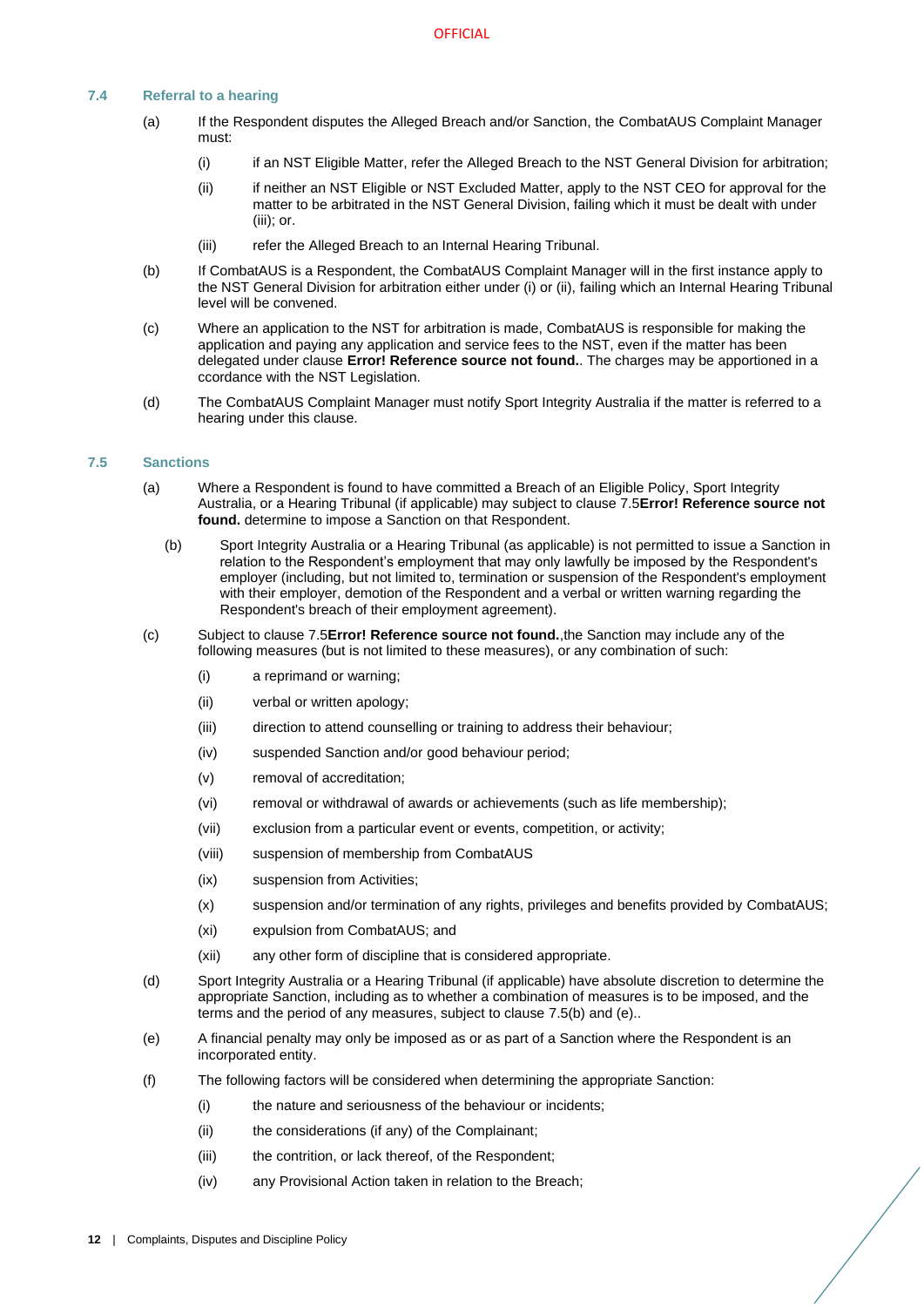- (v) the effect of the Sanction on a Respondent including any personal, professional, or financial consequences;
- (vi) if there have been relevant prior warnings or disciplinary action against the Respondent; and
- (vii) if there are any mitigating circumstances.
- (g) If there is more than one Breach of an Eligible Policy, where appropriate, the Sanction may be imposed having regard to all of the Breaches considered together, and the seriousness of the overall conduct in question.
- (h) Sanctions imposed under this Policy shall commence from the date of the decision, unless otherwise directed.

# <span id="page-15-0"></span>**8. Hearing Tribunals**

# <span id="page-15-9"></span><span id="page-15-1"></span>**8.1 Arbitration in the NST**

- (a) If arbitration is sought in the NST General Division, the NST will:
	- (i) determine whether the Provisional Action imposed is disproportionate; or
	- (ii) arbitrate the Alleged Breach and determine whether a Sanction be imposed, and if so, what Sanction, in accordance with claus[e 7.5.](#page-14-1)
- <span id="page-15-7"></span>(b) The procedure for an arbitration in the NST will be in accordance with the NST Legislation.

# <span id="page-15-10"></span><span id="page-15-5"></span><span id="page-15-2"></span>**8.2 Internal Hearing Tribunal**

- (a) If an Internal Hearing Tribunal is required under claus[e 7.4,](#page-14-0) the CombatAUS Complaint Manager must convene a Hearing Tribunal to:
	- (i) determine whether the Provisional Action imposed is disproportionate; or
	- (ii) arbitrate the Alleged Breach and determine whether a Sanction be imposed, and if so, what Sanction, in accordance with claus[e 7.5.](#page-14-1)
- <span id="page-15-8"></span><span id="page-15-6"></span>(b) An Internal Hearing Tribunal convened under this clause will comply with the Tribunal Procedure in [SCHEDULE 1.](#page-19-0)

# <span id="page-15-3"></span>**8.3 Parties and right to attend hearings**

- (a) The parties to a proceeding will be:
	- (i) CombatAUS; and
	- (ii) the Respondent.
- (b) If the Hearing Tribunal is an Internal Hearing Tribunal, Sport Integrity Australia shall have a right to attend hearings as an observer and, where agreed between CombatAUS and Sport Integrity Australia, to act on behalf of CombatAUS as its agent in the proceedings.
- (c) If the Hearing Tribunal is the NST:
	- (i) the NST Member may, at their discretion, allow any person who may have a relevant interest in the dispute to participate in the proceeding; and
	- (ii) Sport Integrity Australia shall have a right to attend hearings as an observer and, where agreed between CombatAUS and Sport Integrity Australia, to act on behalf of CombatAUS as its agent in the proceedings.

# <span id="page-15-4"></span>**8.4 Notification of Hearing Tribunal decision**

- (a) The Hearing Tribunal will notify the parties to the proceeding of the decision in accordance with its relevant procedures, after which the CombatAUS Complaint Manager will:
	- (i) notify and provide a copy of the decision to Sport Integrity Australia (if not already done); and
	- (ii) subject to any appeal under claus[e 9,](#page-16-0) proceed with finalising the Complaint in accordance with claus[e 10.](#page-17-4)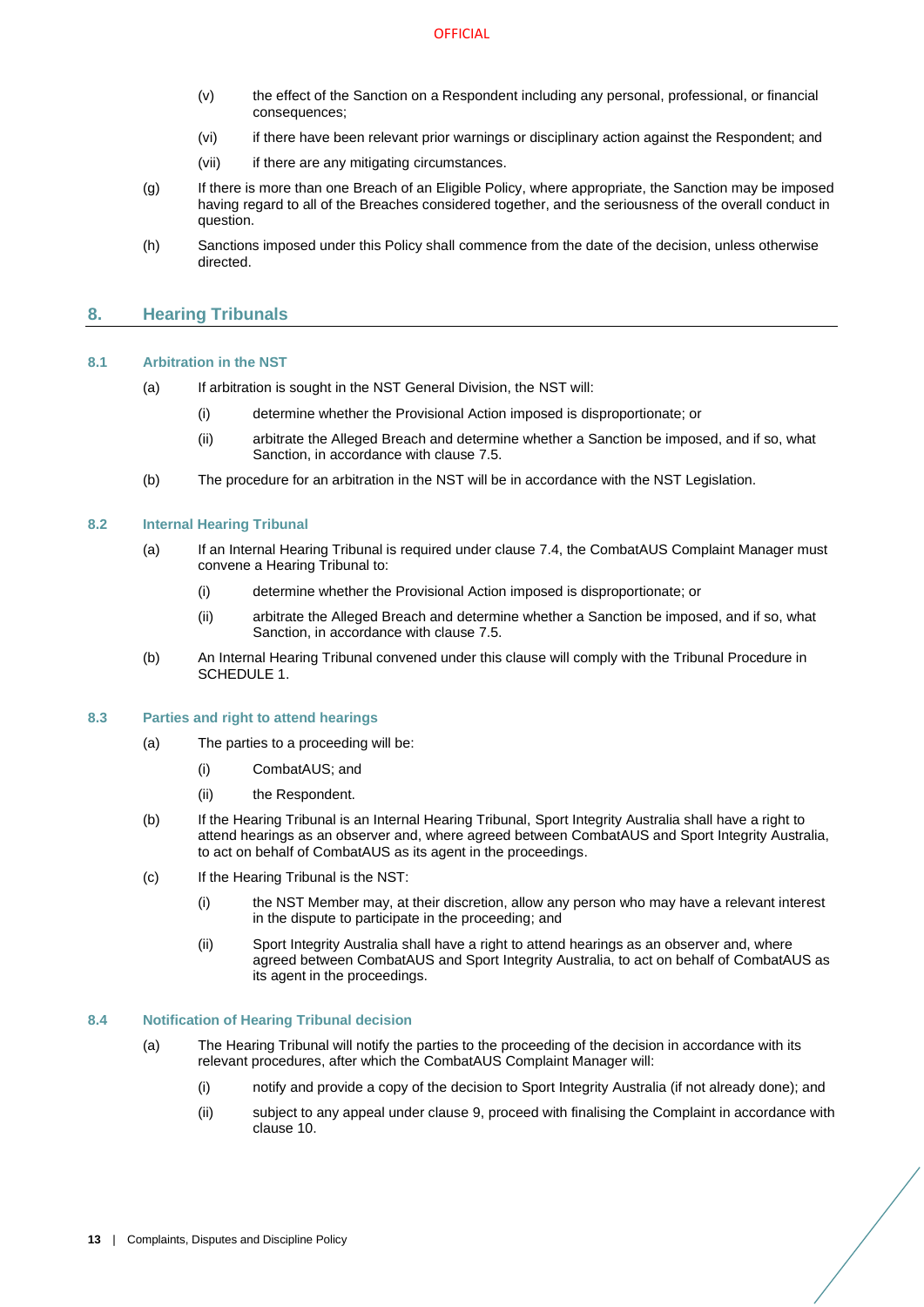# <span id="page-16-0"></span>**9. Appeals**

# <span id="page-16-1"></span>**9.1 Decisions subject to appeal**

- (a) A decision of a Hearing Tribunal under clauses  $8.1(a)(ii)$  or  $8.2(a)(ii)$  may be appealed as set out in this clause [9.](#page-16-0)
- (b) A decision of a Hearing Tribunal under clauses  $8.1(a)(i)$  or  $8.2(a)(i)$  is not subject to appeal.

# <span id="page-16-2"></span>**9.2 Persons entitled to appeal**

- (a) The following persons are entitled to appeal a decision of a Hearing Tribunal under clauses [8.1\(a\)\(ii\)](#page-15-7) and [8.2\(a\)\(ii\)](#page-15-8) of this Policy:
	- (i) CombatAUS; and
	- (ii) the Respondent,

(each an Appellant).

# <span id="page-16-7"></span><span id="page-16-3"></span>**9.3 Grounds of appeal**

- (a) The decision of a Hearing Tribunal can only be appealed on the following Grounds of Appeal:
	- (i) the Hearing Tribunal failed to abide by this Policy or to properly apply the relevant Eligible Policy and such failure resulted in a denial of natural justice: and/or
	- (ii) no reasonable decision maker in the position of the Hearing Tribunal, based on the material before them, could reasonably make such a decision.

# <span id="page-16-4"></span>**9.4 Notice of appeal**

- <span id="page-16-5"></span>(a) To submit a valid Notice of Appeal, an Appellant must, within 14 days of the date of receipt of the decision made by the Hearing Tribunal:
	- (i) if the Hearing Tribunal was the NST General Division:
		- (A) lodge an 'Application for an Appeal' form with the NST, which must state in full their Grounds of Appeal;
		- (B) pay the requisite application fee; and
		- (C) serve, by email, by post, or physically, on the other party to the appeal a copy of the 'Application for an Appeal'; or
	- (ii) if the Hearing Tribunal was an Internal Hearing Tribunal:
		- (A) if the Alleged Breach is an NST Excluded Matter:
			- (1) lodge with the CombatAUS Complaint Manager the Notice of Appeal stating they wish to appeal, which states in full their Grounds of Appeal, including any relevant documents as annexures;
			- (2) pay the appeal fee as set from time to time by CombatAUS; and
			- (3) serve, by email, by post, or physically, on the other party to the appeal a copy of the Notice of Appeal on the other parties; or
		- (B) if the Alleged Breach is at the CombatAUS level and is either an NST Eligible Matter, or neither an NST Eligible Matter or NST Excluded Matter:
			- (1) lodge an 'Application for an Appeal' form with the NST, which must state in full their Grounds of Appeal;
			- (2) pay the requisite application fee; and
			- (3) serve, by email, by post, or physically, on the other party to the appeal a copy of the 'Application for an Appeal',

(together, a Notice of Appeal).

- <span id="page-16-6"></span>(b) If an appeal is lodged under:
	- (i) clause  $9.4(a)(ii)(A)$ , the matter must be dealt with by an Internal Appeals Tribunal; or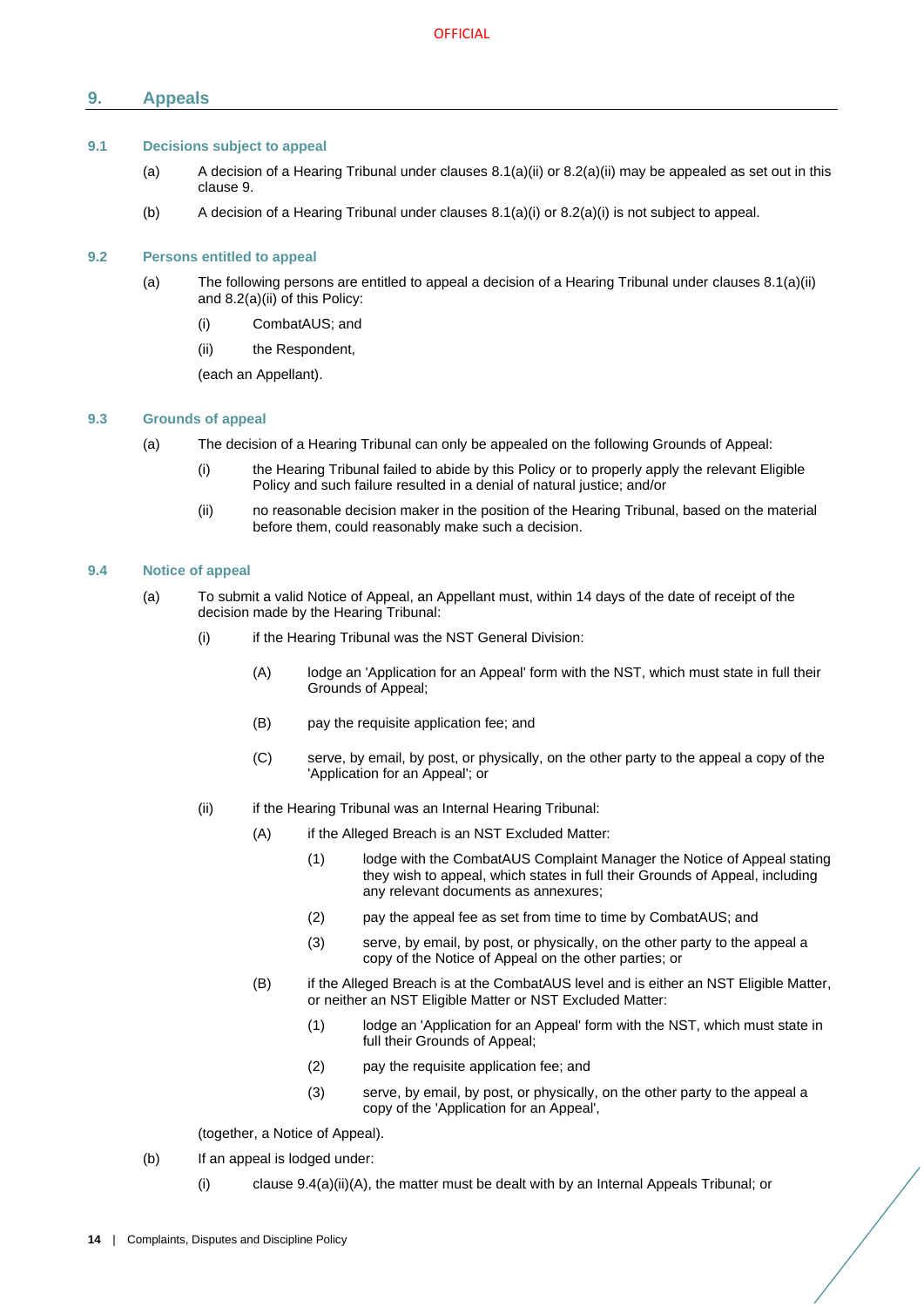- (ii) claus[e 9.4\(a\)\(ii\)\(B\)](#page-16-6) and it is neither an NST Eligible or NST Excluded Matter, CombatAUS may apply to the NST CEO for approval, and if the NST CEO does not approve the matter, it must be dealt with by an Internal Appeals Tribunal; or
- (iii) claus[e 9.4\(a\)\(ii\)\(B\)](#page-16-6) and it is an NST Eligible Matter, it must be dealt with by the NST Appeals Division.

# <span id="page-17-0"></span>**9.5 Appeals in the NST Appeals Division**

- (a) If an Appellant lodges a valid Notice of Appeal in the NST Appeals Division, the NST will determine the matter.
- (b) The procedure for an appeal in the NST Appeals Divisions will be in accordance with clause [9.4](#page-16-4) and the NST Legislation.

# <span id="page-17-1"></span>**9.6 Internal Appeals Tribunal**

- (a) If an Appellant lodges a valid Notice of Appeal to be dealt with by an Internal Appeals Tribunal, the Internal Appeals Tribunal will determine the matter.
- (b) The procedure for an appeal in an Internal Appeals Tribunal will be in accordance with clause [9.4](#page-16-4) and [SCHEDULE 2.](#page-23-0)

# <span id="page-17-2"></span>**9.7 Determination for Appeal Tribunal**

- (a) The Appeals Tribunal's arbitration of the appeal:
	- (i) must determine, to the Standard of Proof, whether one or both Grounds of Appeal (as applicable) are proven, and must not rehear the matter or the facts of the Alleged Breach; and
	- (ii) may result in the Appeals Tribunal removing, or altering the Sanction imposed on a Respondent, in accordance with clause [7.5.](#page-14-1)

### <span id="page-17-3"></span>**9.8 Notification of Appeal Tribunal decision**

- (a) The Appeal Tribunal will notify the parties to the proceeding of the decision in accordance with its relevant procedures, after which the CombatAUS Complaint Manager will:
	- (i) notify and provide a copy of the decision to Sport Integrity Australia (if not already done); and
	- (ii) proceed to finalising the Complaint in accordance with clause [10.](#page-17-4)

# <span id="page-17-4"></span>**10. Finalising Complaints**

#### <span id="page-17-5"></span>**10.1 Finalisation of Resolution Process**

- (a) A Resolution Process will be finalised, and an outcome reached when:
	- (i) No Further Action when Sport Integrity Australia notifies the relevant parties of its determination under clause [6.1;](#page-12-2)
	- (ii) Breach Notice where the Respondent admits the Alleged Breach, waives their right to a hearing and accepts the Sanction, or is deemed to have done so under clause [7.2\(d\);](#page-13-5)
	- (iii) Hearing Tribunal where the parties to the proceeding are notified of the decision and no appeal has been filed; or
	- (iv) Appeal Tribunal where the parties to the proceeding are notified of the decision.
- (b) Once the applicable Resolution Process (including any appeal) under this Policy has concluded, the decision is final and binding on all parties involved and there is no further right of appeal to any external body or tribunal.

#### <span id="page-17-6"></span>**10.2 Notification of outcome and implementation of Sanction**

- (a) When a Resolution Process is finalised, the CombatAUS Complaint Manager will:
	- (i) notify Sport Integrity Australia, the Complainant and Respondent of the outcome in writing, unless otherwise provided for in this Policy;
	- (ii) take all necessary steps to implement any Sanction imposed (if applicable); and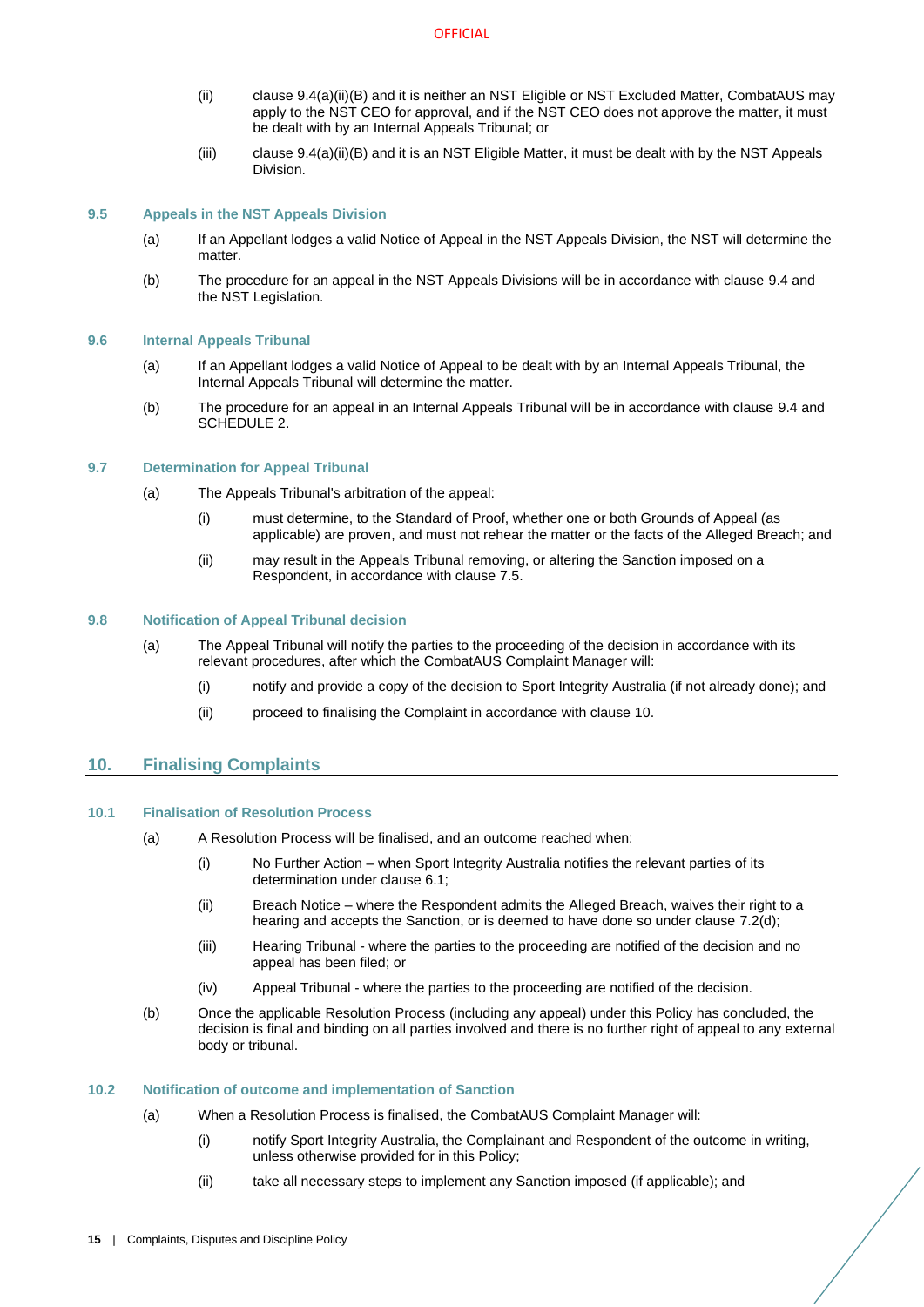#### **OFFICIAL**

(iii) ensure CombatAUS publicly discloses the matters referred to in clause [3.8](#page-7-0)[\(c\)](#page-7-7) (if applicable).

### <span id="page-18-0"></span>**10.3 Recording Decisions and Outcomes**

- (a) CombatAUS shall keep records of all Complaints for a minimum of 7 years from the date the Resolution Process is finalised, which will include at a minimum a record (including dates, where relevant) of:
	- (i) the Alleged Breach;
	- (ii) the Complainant;
	- (iii) the Respondent:
	- (iv) the Resolution Process;
	- (v) the Outcome; and
	- (vi) any Sanctions and/or Provisional Action imposed.
- (b) Records must be maintained in a secure and confidential place, which may be electronically.

# <span id="page-18-1"></span>**11. Interpretation & Other Information**

#### <span id="page-18-2"></span>**11.1 Commencement**

This Policy commences on the date printed on the front cover (Commencement Date).

#### <span id="page-18-3"></span>**11.2 Prior complaints**

Complaints relating to conduct which occurred prior to the Commencement Date:

- (a) must be dealt with under the policies and processes of CombatAUS existing at the time the complaint was made, regardless of where that Complaint is at in that process;
- (b) cannot be resubmitted to Sport Integrity Australia under this Policy; and
- (c) are not subject to any appeal under this Policy.

# <span id="page-18-4"></span>**11.3 Interpretation**

- (a) Any document required to be provided under this Policy may be given by:
	- (i) sending it to an email or other electronic address, or to a postal address, nominated by the recipient party; or
	- (ii) email, post, or hand delivering it to that party's registered office.
- (b) A document is taken to have been received under this Policy if sent by email or other electronic transmission, on the date of transmission, or if hand delivered, on the date of delivery or if sent by post, 5 business days after it was sent.
- (c) Relevant Persons are responsible for keeping their contact details up to date with CombatAUS or the Relevant Organisation they are associated with, as appropriate. Delivery to the last known address is sufficient in circumstances where the current whereabouts of a Relevant Person are not known.

# <span id="page-18-5"></span>**11.4 Amendment**

- (a) Sport Integrity Australia may amend this Policy from time to time. CombatAUS must make the new version available on its website as soon as possible including the date on which any amendment/s take effect.
- (b) Any Complaint under this Policy which is not finalised at the time of an amendment to this Policy will continue to be processed under the substantive provisions of this Policy in force at the time Sport Integrity Australia received the Complaint Form, unless Sport Integrity Australia and/or the Hearing Tribunal determines the principle of "lex mitior" appropriately applies in the circumstances.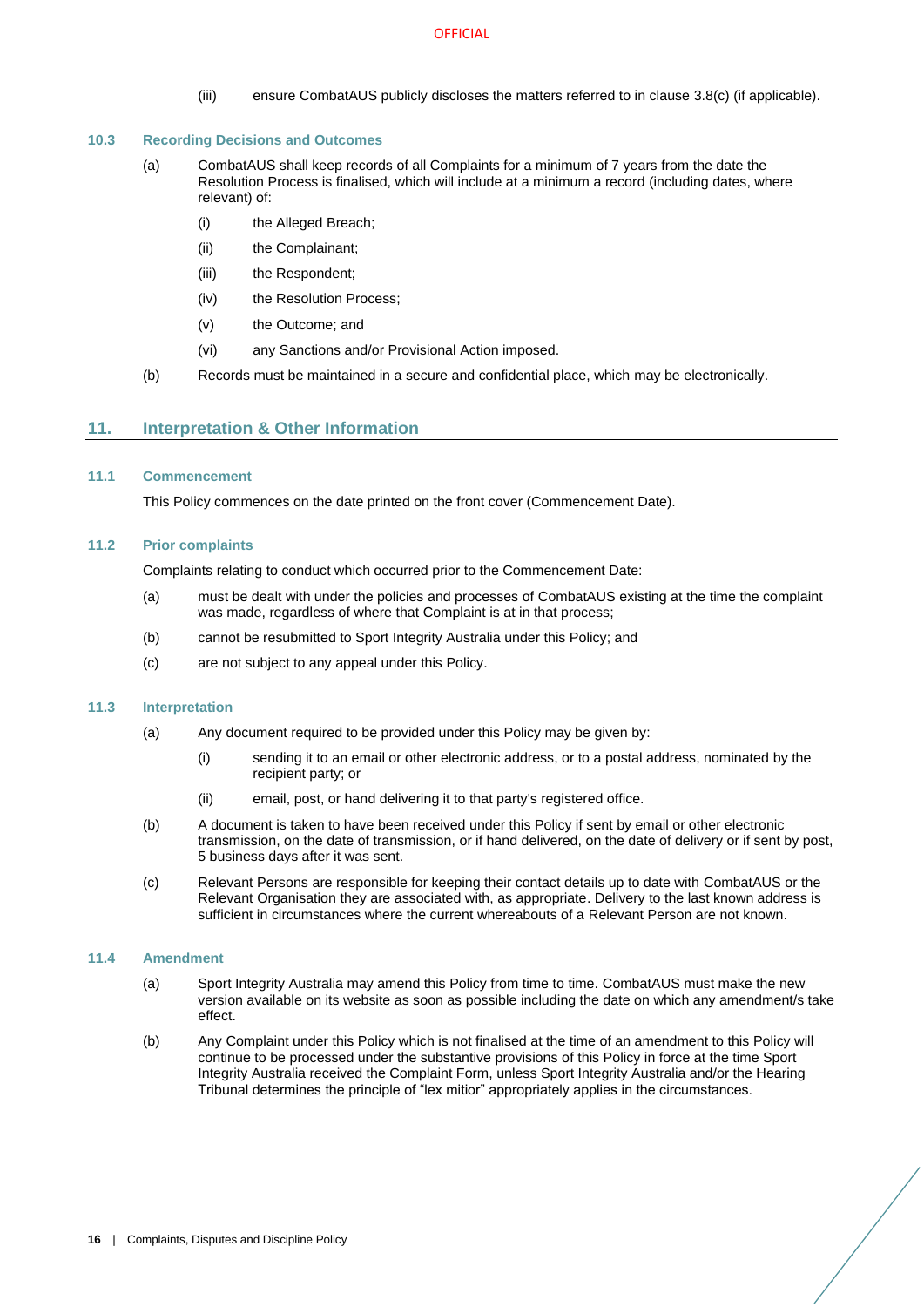# **SCHEDULE 1- Internal Hearing Tribunal Procedure**

#### <span id="page-19-0"></span>**Interpretation**

1. In this Schedule:

**Chair** means the chair of a particular Hearings Tribunal in accordance with this Schedule.

**Legal Practitioner** is a person holding a current practising certificate as a lawyer or barrister in any Australian jurisdiction.

**Sports Administrator** means a person who currently, or within the previous five years, is or has been employed in the field of sports administration.

**Tribunal Member** means an individual person sitting on a Tribunal.

- 2. Defined terms not otherwise defined in this Schedule have the meaning given to them in the Policy.
- 3. All clause references refer to this Schedule unless otherwise provided.

### **Convening Tribunal**

- 4. As required under claus[e 8.2](#page-15-2) of the Policy, the CombatAUS Complaint Manager will convene a Tribunal in accordance with this Schedule.
- 5. The Tribunal shall be convened as soon as reasonably practicable in the circumstances, and shall endeavour to convene a hearing:
	- (a) For a referral under clause [8.2\(a\)\(i\)](#page-15-10) (provisional action) of the Policy, no later than one week after notification by the CombatAUS Complaint Manager;
	- (b) For a referral under clause [8.2\(a\)\(ii\)](#page-15-8) (breach/sanction) of the Policy, no later than three weeks after notification by the CombatAUS Complaint Manager.

# **Composition of Tribunal**

- 6. Subject to clause[s 7](#page-13-0) and [9](#page-16-0) each Tribunal shall:
	- (a) comprise three Tribunal Members appointed by the CombatAUS Complaint Manager;
	- (b) comprise at least one Legal Practitioner and one Sports Administrator;
	- (c) be chaired by the Chair, who shall be appointed by the CombatAUS Complaint Manager and shall be:
		- (i) a Legal Practitioner;
		- (ii) a person of experience and skills suitable to the function of chairing a tribunal, and;
	- (d) gender diversity will be a consideration of the Internal Hearing Tribunal composition process.
- 7. A Tribunal convened to hear a matter referred under clause [8.2\(a\)\(i\)](#page-15-10) (Provisional Action) of the Policy will comprise of a single Tribunal Member appointed by the CombatAUS Complaint Manager who is a person of suitable experience and skills, independent of CombatAUS and (if applicable) the Relevant Organisation.
- 8. The CombatAUS Complaint Manager shall use reasonable endeavours to ensure that the Tribunal Members selected do not have any actual or perceived conflict of interest in relation to the Alleged Breach that might reasonably call into question the impartiality of the Tribunal.
- 9. Should a Tribunal Member become unable to sit on a Tribunal following the convening of the Tribunal for whatever reason, the CombatAUS Complaints Manager shall appoint a replacement Tribunal Member.
- 10. Should a party challenge the impartiality of a Tribunal Member, the challenge will be determined by the Chair sitting alone, unless that challenge relates to the Chair in which case it will be determined by:
	- (a) the CombatAUS Complaints Manager; or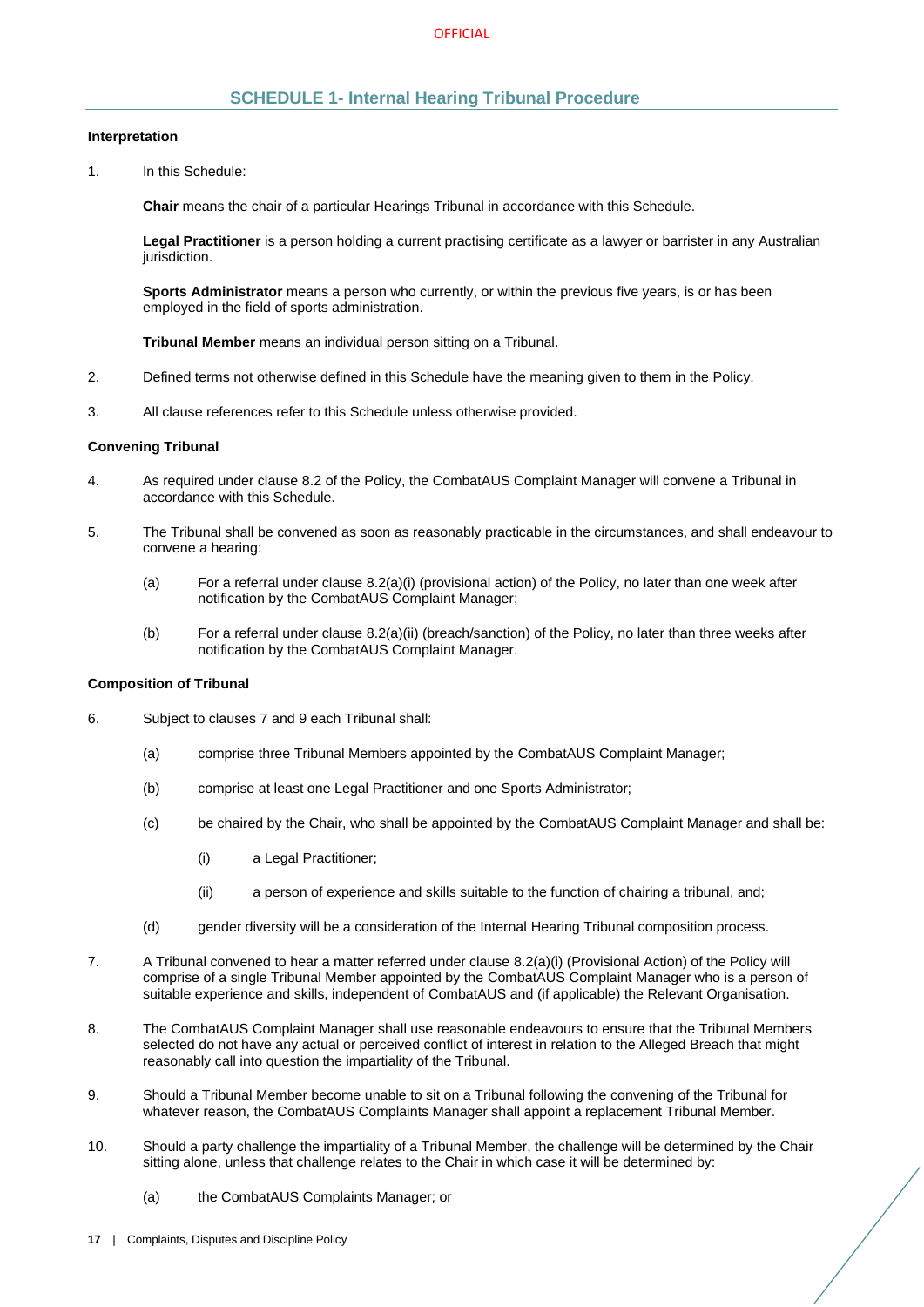- (b) if the CombatAUS Complaints Manager is unavailable or unable to act, the other members of the Tribunal.
- 11. There shall be no right of appeal from a decision made under clause 9.
- 12. No Internal Hearing Tribunal decision shall be invalidated by any irregularity in the appointment of a Tribunal Member.

# **Responsibilities of Chair**

- 13. Without limiting any other duties of the Chair set out under this Schedule, the person appointed as Chair of the Tribunal shall have the following responsibilities:
	- (a) to chair hearings of the Tribunal;
	- (b) to ensure accurate records are kept of all of the Internal Tribunal's proceedings and decisions, including at a minimum:
		- (i) particulars of the hearing, including date, time, and location;
		- (ii) the names of each Tribunal Member, Respondent, witnesses called, and any other parties permitted to attend by the Internal Tribunal;
		- (iii) the decision of the Tribunal, including any Sanction imposed, whether given to the parties orally, in writing or a combination of both, and the date(s) of communication;
	- (c) to ensure that the hearing is conducted in accordance with the principles of procedural fairness; and
	- (d) to communicate to all parties of a Tribunal the results of such Tribunal and provide a copy of the record of result to the CombatAUS Complaints Manager within seven days of the hearing.

#### **Attendance at Internal Hearing Tribunal**

- 14. The following persons shall be required to attend the Internal Tribunal Hearing conducted under this Schedule:
	- (a) the Respondent; and
	- (b) CombatAUS.
- 15. The following persons shall be entitled to attend a Tribunal hearing:
	- (a) Sport Integrity Australia;
	- (b) any person that the Chair in their absolute discretion believes will assist the Tribunal and invites to attend the Tribunal for that purpose; and
	- (c) where a Respondent or a witness is a Vulnerable Person, an adult adviser, who will, unless unavailable or other extraordinary circumstance, be such person's parent or guardian.
- 16. Each party appearing at or before the Tribunal shall bear their own costs.

#### **Non-attendance by Respondent(s)**

- 17. If a Respondent fails to attend the Internal Tribunal Hearing without reasonable cause, the hearing may proceed and a determination may be made by the Tribunal in the absence of the Respondent, provided that the Tribunal is satisfied that this Schedule has been complied with.
- 18. If CombatAUS fails to attend a Tribunal hearing without reasonable cause, the hearing may proceed and a determination may be made by the Tribunal in the absence of that person, provided that the Tribunal is satisfied that all notification procedures under this Schedule have been carried out.

# **Adjournments**

19. A Respondent or CombatAUS may apply to the Chair to have an Internal Tribunal Hearing adjourned if there are compelling circumstances that warrant such steps being taken to avoid costs, hardship, or significant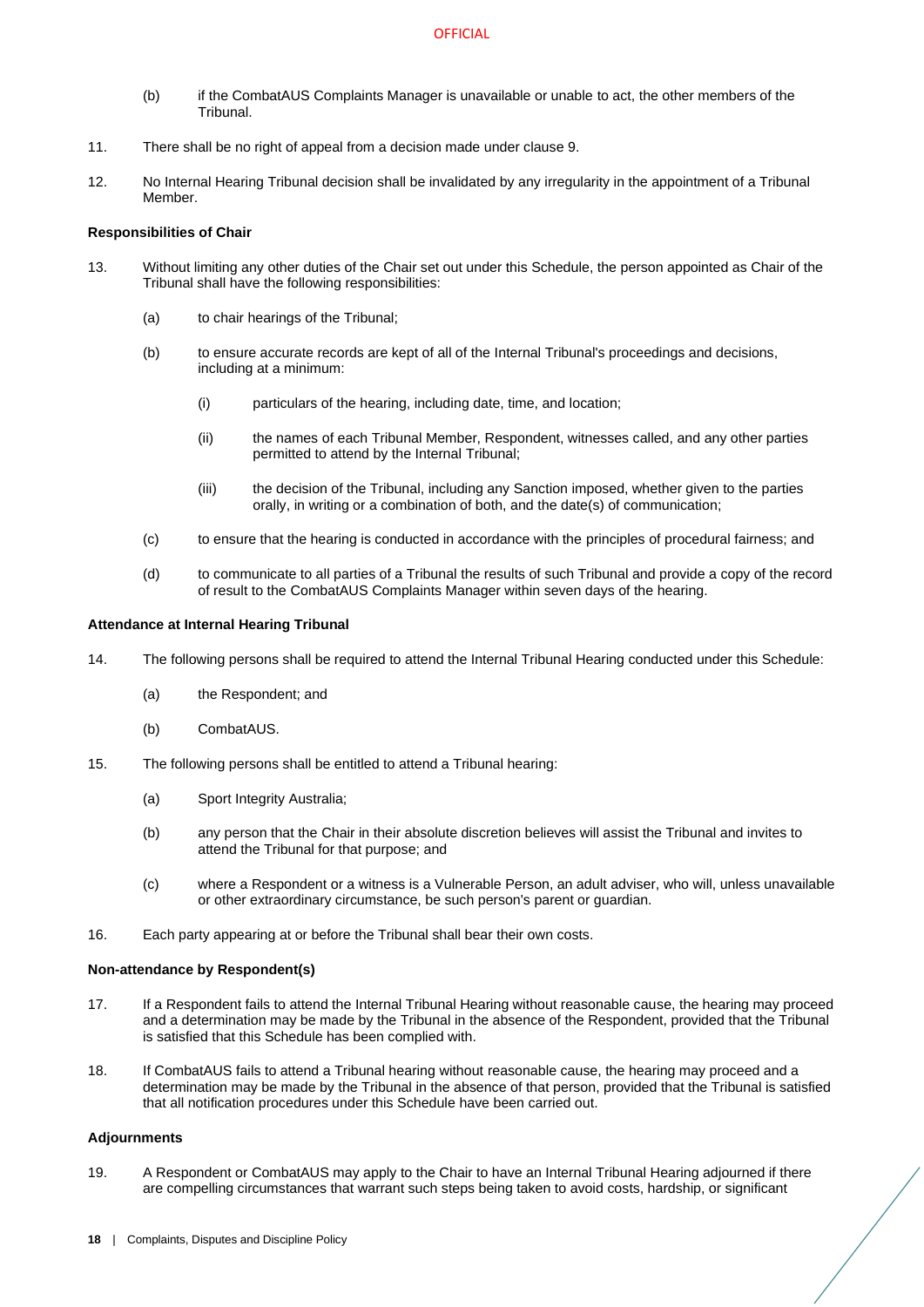inconvenience to one or more parties. The Tribunal has sole discretion on whether or not to grant the application.

# **Procedure of Tribunal**

- 20. The Tribunal shall conduct the hearing in such manner as it sees fit and may in its absolute discretion:
	- (a) convene the hearing by way of video or teleconference if the circumstances warrant;
	- (b) consider any evidence, and in any form that it deems relevant;
	- (c) question any person giving evidence;
	- (d) limit the number of witnesses presented to those who provide any new evidence; and
	- (e) act in an inquisitorial manner in order to establish the truth of the issue/case before it.
- 21. Without limiting the Tribunal's power to regulate its own procedure as it sees fit, the Tribunal shall ordinarily proceed in accordance with the following steps:
	- (a) If a body corporate, or CombatAUS is a party to a Tribunal hearing, one member of that body corporate, or CombatAUS, shall be appointed by the body corporate, or CombatAUS, to act as spokesperson for such body at the Tribunal.
	- (b) At the commencement of a hearing, the Chair will identify the Tribunal Members and determine whether the Respondent is present to answer the allegation(s) in the Alleged Breach.
	- (c) The parties will be notified of their right to remain in the hearing until all evidence is presented but not to be present while the Tribunal considers its findings and determines an appropriate Sanction (if any).
	- (d) The Chair shall advise all those persons present of the method of recording the hearing (if any).
	- (e) The Alleged Breach shall be read out in the presence of all persons eligible to be present.
	- (f) The Respondent shall be asked whether or not they intend to dispute the Alleged Breach and the Sanction (if any).
	- (g) If the Respondent does not dispute the Alleged Breach, the Chair will provide the parties with an opportunity to make submissions as to the appropriate Sanction (if any) to be imposed.
	- (h) If the Respondent does dispute the Alleged Breach, the Chair will invite CombatAUS to give evidence and witnesses (if any) shall be called upon to give their evidence in turn, subject to the approval of the number of witnesses to be called by the Tribunal in its discretion. The Respondent has a right to cross examine any witness called. CombatAUS may summon the Respondent to give evidence and cross examine them.
	- (i) Each witness shall be entitled to leave the Tribunal hearing after giving evidence unless otherwise directed by the Tribunal. Witnesses shall be entitled to remain in the hearing room after giving evidence with the permission of the Tribunal.
	- (j) The Respondent shall then be entitled to present their defence. Witnesses may be called subject to the approval of the number of witnesses to be called by the Tribunal in its discretion. CombatAUS has a right to cross examine the Respondent or any witness called.
	- (k) Where a Vulnerable Person exercises his/her right to have an adult adviser present in accordance with this Schedule, a reasonable opportunity for consultation between the minor and the adviser shall be provided by the Tribunal.
	- (l) Where a party makes video evidence available to the Tribunal, it may, at the discretion of the Tribunal, be presented. The onus of providing suitable viewing equipment shall lie with the person requesting that the evidence be presented.
	- (m) The Tribunal may, so as to limit inconvenience to witnesses, allow evidence to be given by telephone or videoconference.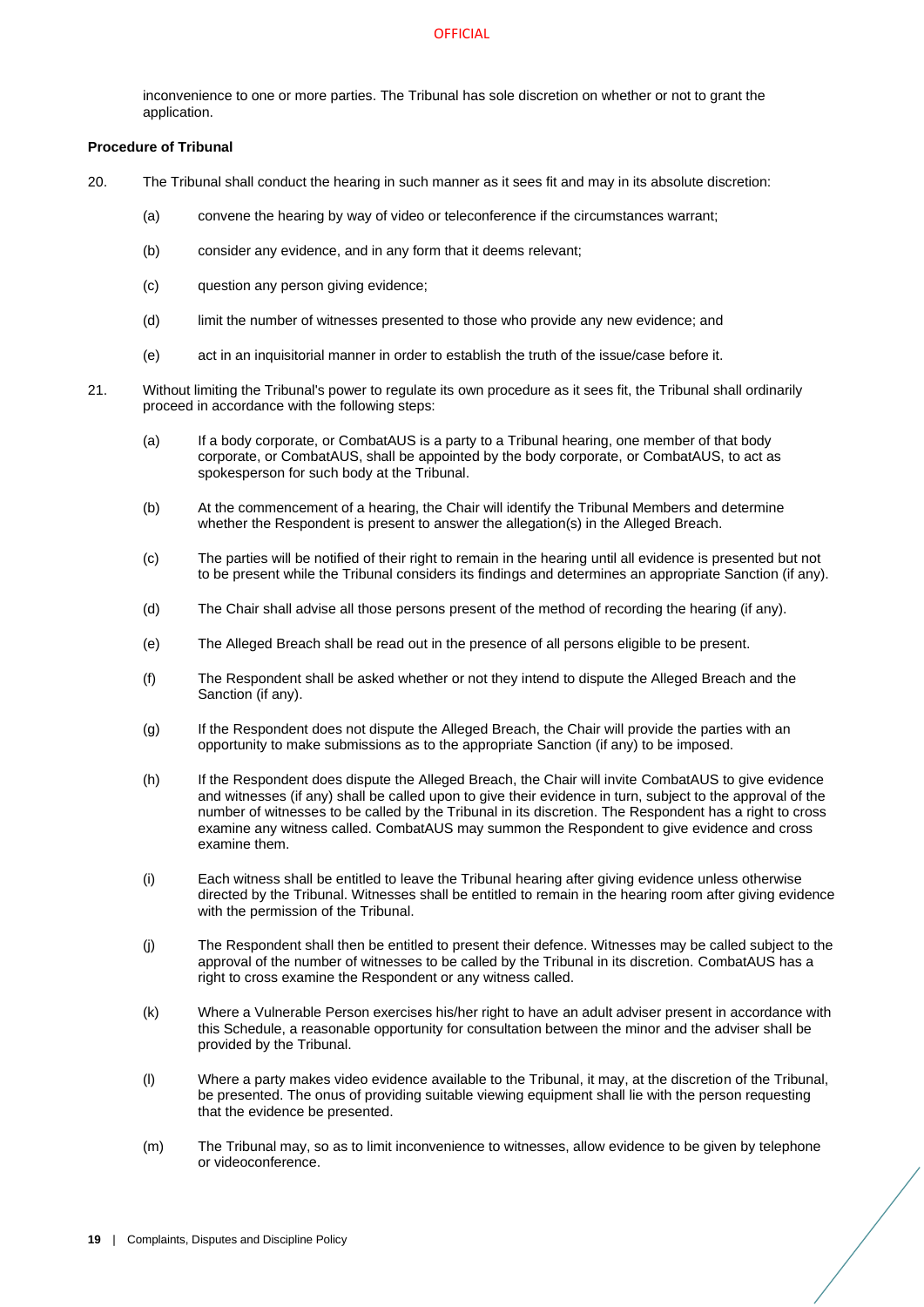- 22. At the conclusion of all of the evidence and submissions the Chair shall ask all persons present to leave the hearing room while the Tribunal considers its findings.
- 23. If the Tribunal is satisfied that a breach of an Eligible Policy has been proven using the Standard of Proof, it shall find the breach proven. Otherwise, the Complaint of the Alleged Breach shall be dismissed.
- 24. If the Tribunal is not satisfied that the particular alleged breach has been proved but is satisfied that a lesser breach of an Eligible Policy has been proven, then the Internal Tribunal may find such lesser breach proven.
- 25. Where it appears to the Tribunal that CombatAUS has made an error in identifying the correct alleged breach of an Eligible Policy, or omitted alleged breaches that should have been made, the Tribunal may amend the allegation(s), subject always to the requirement that the Respondent must be informed of the new allegations and given an opportunity to respond to such allegations.
- <span id="page-22-2"></span>26. Where the Tribunal finds that one or more alleged breaches of an Eligible Policy have been proven, it shall inform the parties of its decision and provide CombatAUS and the Respondent with an opportunity to make submissions as to Sanction (if the parties have not already had an opportunity to make such submissions). The Tribunal may, in its absolute discretion, decide that it is appropriate to:
	- (a) receive oral submissions as to Sanction immediately after delivering its decision as to the Alleged Breach; or
	- (b) adjourn the hearing to allow the parties to make submissions as to Sanction on some later date, in which case, the Tribunal shall direct whether submissions should be made orally or in writing.
- 27. After considering the parties' submissions as to Sanction, the Tribunal shall determine the Sanction to be imposed (if any) in accordance with clause [7.5](#page-14-1) of the Policy and shall advise the parties of its decision.
- <span id="page-22-0"></span>28. The decision of the Tribunal shall be given by the Chair. The Chair may either:
	- (a) give its decision as to the Alleged Breach and/or Sanction orally at the close of the hearing, with or without short-form oral reasons; or
	- (b) reserve its decision as to the Alleged Breach and/or Sanction but if it does so, it will provide its decision within 14 days of the hearing.
- <span id="page-22-1"></span>29. The Chair must provide written reasons for its decision within 14 days of the hearing.
- 30. Notwithstanding clause[s 28](#page-22-0)[-29](#page-22-1) of this Schedule if the Tribunal has directed the parties to make submissions as to Sanction as per claus[e 26](#page-22-2) above, the Chair will provide its decision and written reasons as to Sanction within 14 days of receipt of the submissions, or as otherwise directed by the Tribunal.
- 31. The Chair will notify the CombatAUS Complaints Manager of the decision of the Tribunal and provide a copy of the written reasons. The Complaints Manager will notify the parties of the decision and provide them with a copy of the written reasons.
- 32. For the Tribunal to find something has been proven on the balance of probabilities, it must be satisfied that on the evidence put before it the alleged fact or matter is more probable than not. In reaching this conclusion, the Hearings Tribunal must take into account all relevant factors including the:
	- (a) nature and seriousness of the allegations; and
	- (b) impact of the potential sanctions that may be imposed if the allegations are proven.

The standard of proof requires greater certainty for a more serious allegation compared with a less serious allegation.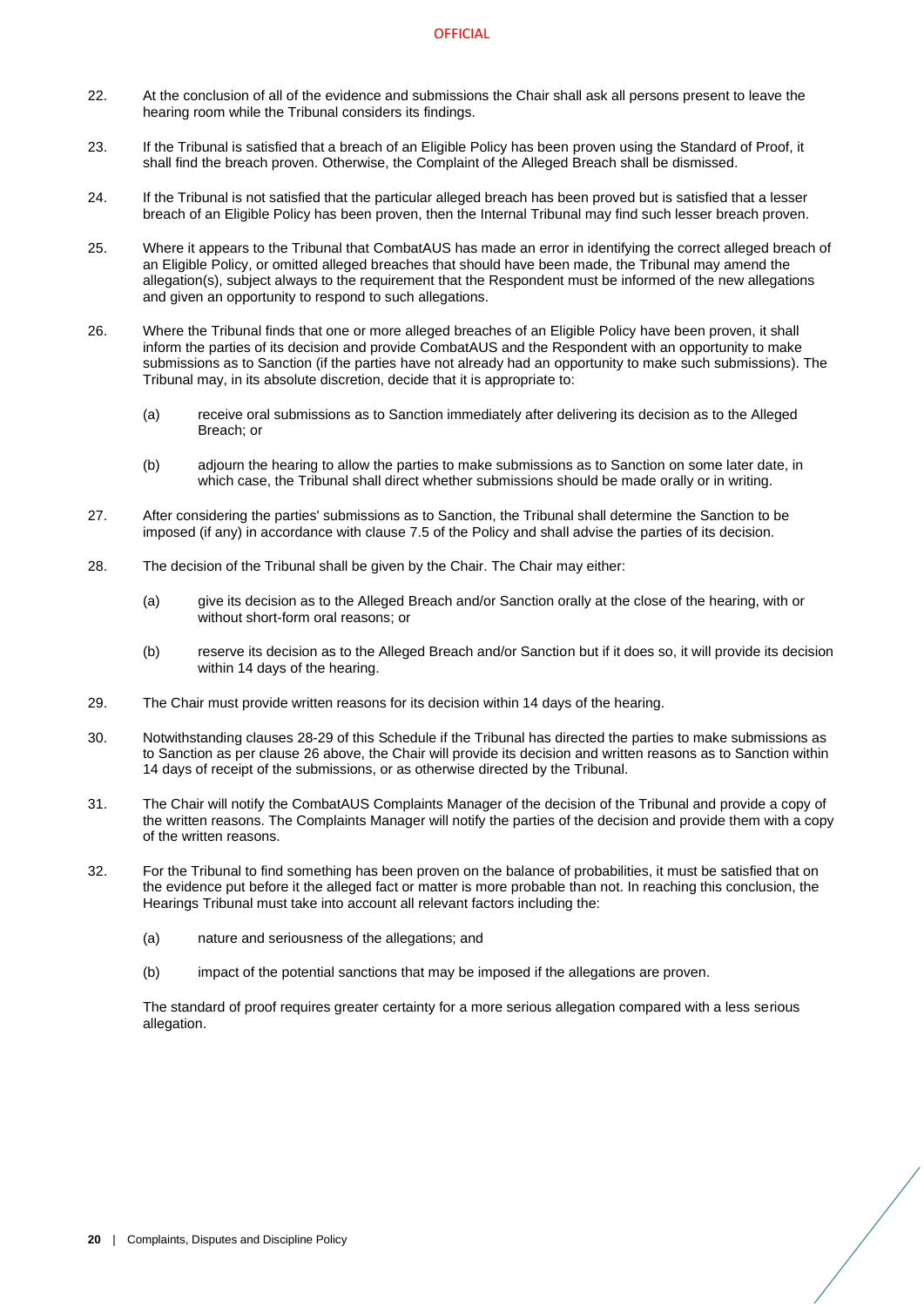# **SCHEDULE 2- Internal Appeals Tribunal Procedure**

## <span id="page-23-0"></span>**Interpretation**

1. In this Schedule:

**Appeal Chair** means the chair of a particular Appeals Tribunal in accordance with this Schedule.

**Tribunal Member** means an individual person sitting on an Appeals Tribunal.

- 2. Defined terms not otherwise defined in this Schedule have the meaning given to them in the Policy or [SCHEDULE 1.](#page-19-0)
- 3. All clause references refer to this Schedule unless otherwise provided.

### **Convening Internal Appeals Tribunal**

- 4. As required under claus[e 9.6](#page-17-1) of the Policy, the CombatAUS Complaints Manager will convene an Appeals Tribunal in accordance with this Schedule.
- 5. The Appeals Tribunal shall be convened as soon as reasonably practicable after a referral under clause [9.6](#page-17-1) of the Policy and shall endeavour to convene no later than two weeks after notification by the CombatAUS Complaints Manager.

### **Composition of Internal Appeals Tribunal**

- 6. Subject to clause [7](#page-23-1) of this Schedule, each Appeals Tribunal shall:
	- (a) comprise three Tribunal Members selected by the CombatAUS Complaints Manager;
	- (b) comprise at least one Legal Practitioner and one Sports Administrator; and
	- (c) be chaired by the Appeal Chair who shall be appointed by the Complaints Manager and shall be:
		- (i) a Legal Practitioner;
		- (ii) a person of experience and skills suitable to the function of chairing an Appeals Tribunal,

none of whom sat on or was involved in the original Hearings Tribunal for the Alleged Breach subject of the appeal.

- (d) Gender diversity will be a consideration of the Appeals Tribunal composition process.
- <span id="page-23-1"></span>7. Clauses 9 - 11 (inclusive) o[f SCHEDULE 1](#page-19-0) apply to an Appeals Tribunal with any necessary amendments.

# **Procedure of Internal Appeals Tribunal**

- 8. Subject to this Schedule, the Appeals Tribunal and persons appearing before it are bound by the same procedures under this Policy as if the Appeals Tribunal was the Tribunal hearing a matter at first instance.
- 9. The Appeals Tribunal must limit its hearing to consideration of the Ground(s) of Appeal relied upon by the Appellant under clause [9.3\(a\)](#page-16-7) of the Policy, in accordance with clause [9.5](#page-17-0) of the Policy.
- 10. The Respondent to an Appeals Tribunal will be given the opportunity to file a written submission in response to the Notice of Appeal.
- 11. The parties to an Appeal Tribunal may not call witnesses unless given leave to do so by the Appeals Tribunal. The Appeals Tribunal will not allow a party to call a witness to give evidence in relation to any matter outside of the Ground(s) of Appeal relied upon by the Appellant.
- 12. An Appeals Tribunal has the power to:
	- (a) dismiss the appeal;
	- (b) uphold the appeal;